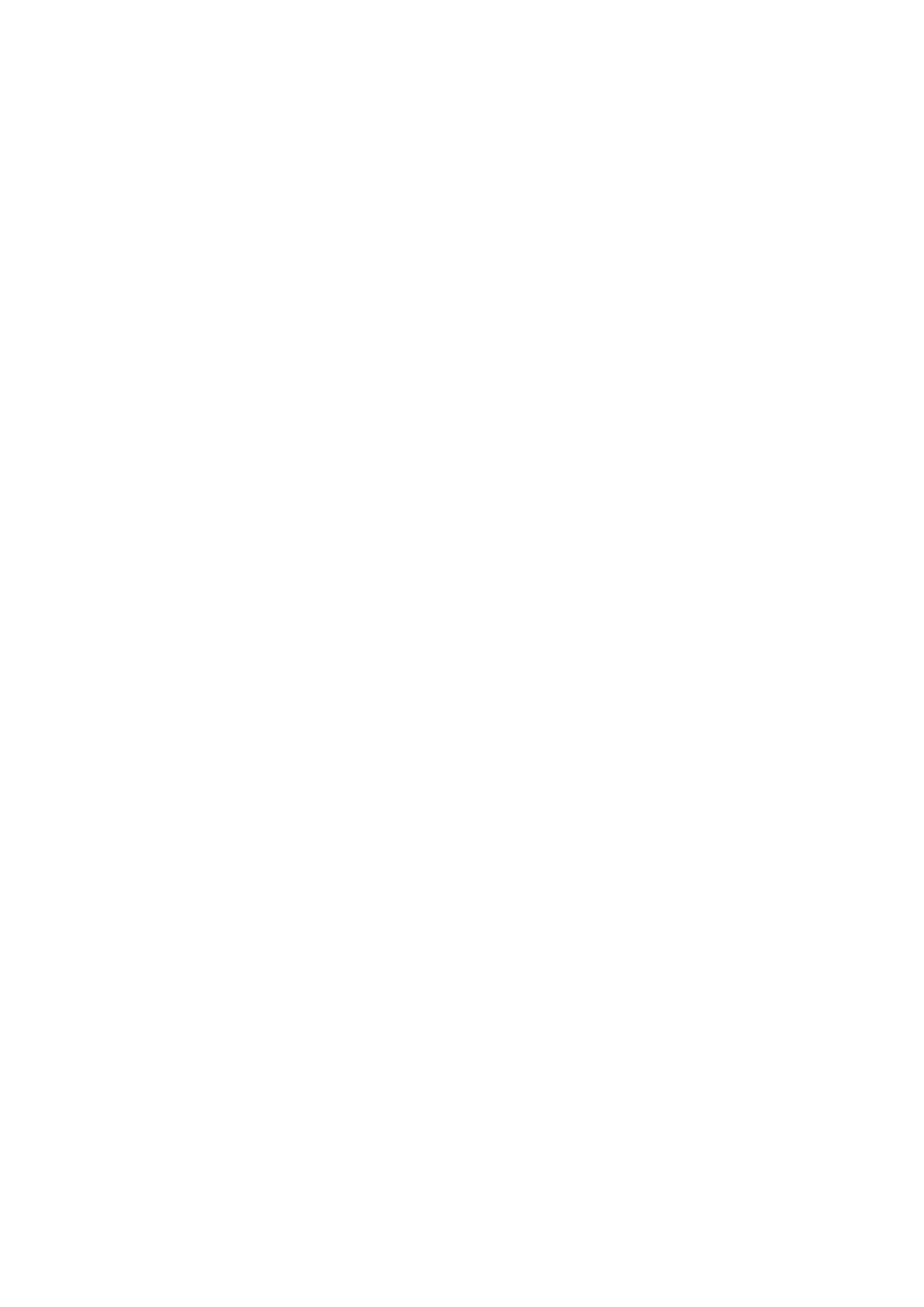# **Review of fares for taxis in NSW**

# **Issues Paper**

**Discussion Paper DP74 ISBN 1 877049 40 9** 

This work is copyright. The *Copyright Act 1968* permits fair dealing for study, research, news reporting, criticism and review. Selected passages, tables or diagrams may be reproduced for such purposes provided acknowledgement of the source is included.

**February 2004**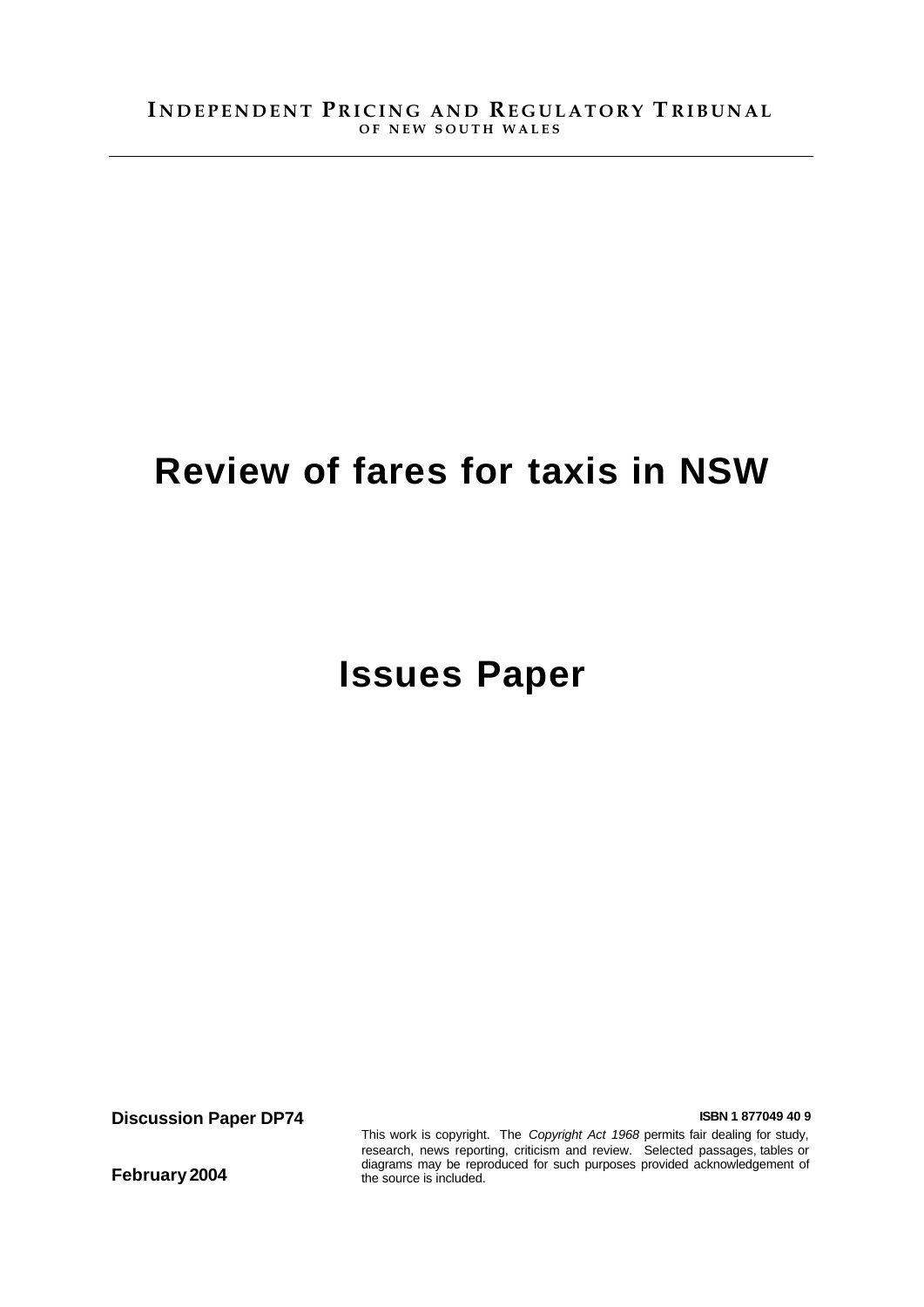#### **Request for submissions**

Submissions are invited from interested parties. Unless confidentiality is sought, the submissions are generally available for public inspection at the Tribunal's offices and will be available on -line in PDF format from the time of processing of the submission until 3-4 weeks after the release of the final report of an inquiry. The Tribunal may exercise its discretion not to exhibit any submissions based on their length or content (containing material that is defamatory, offensive, or in breach of any law).

Submissions should have regard to the specific issues that have been raised. There is no standard format for preparation of submissions but reference should be made to relevant issues papers and interim reports. Submissions should be made in writing and, if they exceed 15 pages, should also be provided on computer disk in word processor, PDF or spreadsheet format.

For this review of taxi fares, submissions from the Taxi Council and the Transport Workers' Union have been requested by Friday 19 March 2004. Submissions from other stakeholders are requested by Thursday 8 April 2004. Submissions should be sent to:

> **Taxi fare review** Independent Pricing and Regulatory Tribunal PO Box Q290 QVB Post Office NSW 1230

Electronic submissions in the form of Microsoft Word or Acrobat PDF documents are preferable. Electronic submissions should be sent to ipart@ipart.nsw.gov.au.

#### **Confidentiality**

If you want your submission, or any part of it, to be treated as confidential, please indicate this clearly. The Tribunal may include in its publications a list of submissions received during the course of a particular review or inquiry. It may also refer to submissions in the text of its publications. If you do not want your submission or any part of it to be used in any one of these ways, please indicate this clearly. A request for access to a confidential submission will be determined in accordance with the *Freedom of Information Act* and section 22A of *the Independent Pricing and Regulatory Tribunal Act*.

#### **Privacy**

All submissions will be treated in accordance with the *Privacy and Personal Information Act 1998*. Any personal information you give us will not be reused for another purpose.

#### **Public information about the Tribunal's activities**

Information about the role and current activities of the Tribunal, including copies of latest reports and submissions can be found on the Tribunal's web site at www.ipart.nsw.gov.au.

#### *Inquiries regarding the review should be directed to:*

*Dennis Mahoney* ( *02 9290 8494 Steven Tropoulos* ( *02 9290 8403*

**Independent Pricing and Regulatory Tribunal of New South Wales** Level 2, 44 Market Street, Sydney NSW 2000 **■ (02) 9290 8400 Fax (02) 9290 2061** www.ipart.nsw.gov.au **All correspondence to: PO Box Q290, QVB Post Office NSW 1230**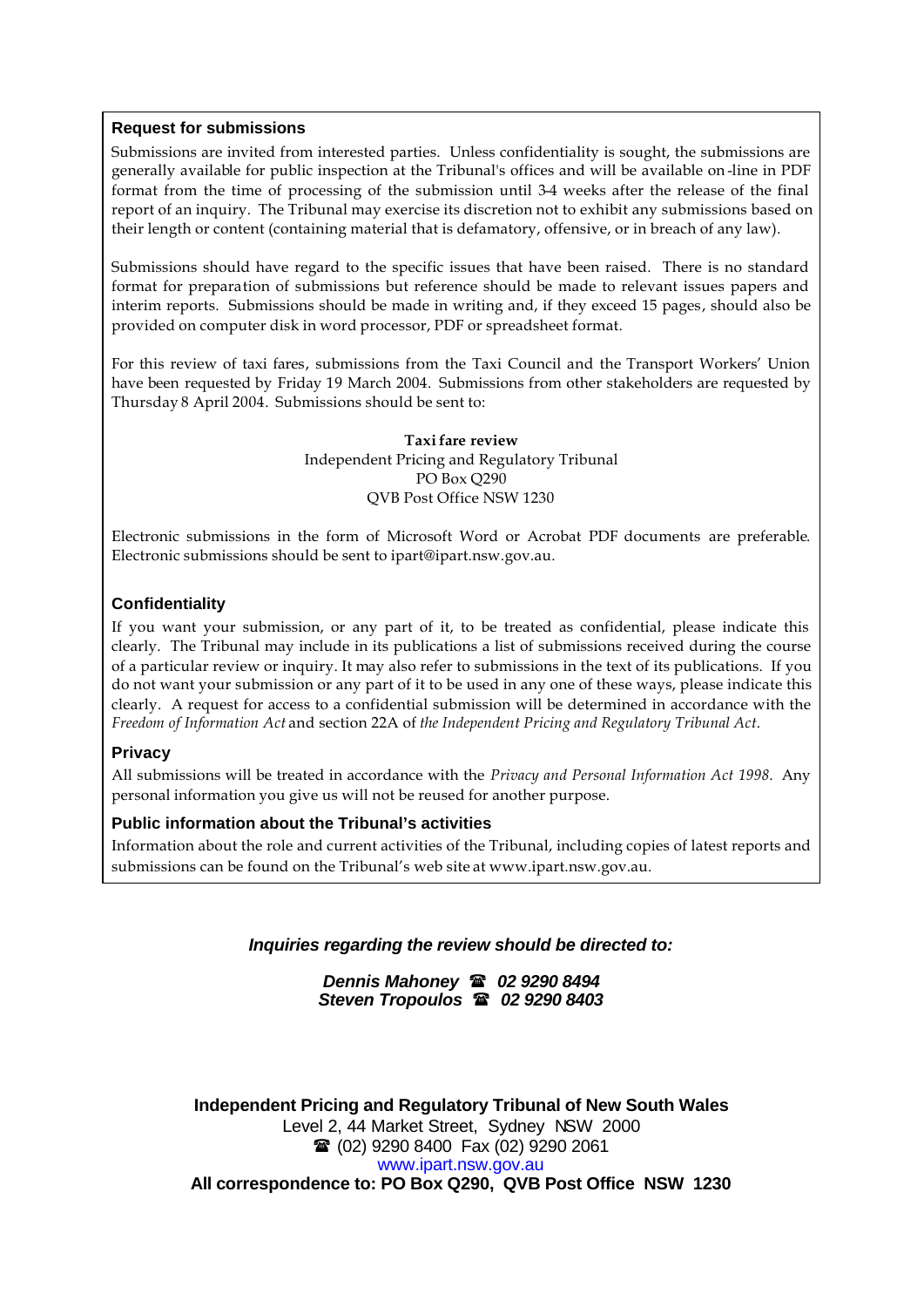# **TABLE OF CONTENTS**

| 1              | <b>INTRODUCTION</b><br>1.1 Review process and timetable<br>1.2 Key issues                                                                                                                                                                                                                            |                                    |  |  |  |  |  |
|----------------|------------------------------------------------------------------------------------------------------------------------------------------------------------------------------------------------------------------------------------------------------------------------------------------------------|------------------------------------|--|--|--|--|--|
| 2 <sup>1</sup> | <b>COMPOSITION AND WEIGHTING OF TAXI COST INDICES</b><br>2.1 Verifying changes in 2003/04 cost items<br>2.2 Reweighting the Urban Taxi Cost Index<br>Option 1: alter weights to reflect 2002 costs<br>2.2.1<br>Option 2: alter 2002 costs to reflect evidence submitted to previous reviews<br>2.2.2 | 3<br>4<br>4<br>$\overline{4}$<br>5 |  |  |  |  |  |
| 3              | <b>FARE LEVELS AND STRUCTURE</b><br>3.1 Current fare levels and structures<br>3.2 Issues related to fare components and additional charges                                                                                                                                                           | 9<br>9<br>10                       |  |  |  |  |  |
| 4              | <b>SERVICE QUALITY</b><br>4.1 Current performance and quality reporting requirements<br>4.2 Issues the Tribunal will consider<br>4.2.1<br>Adequacy of current reporting standards and reporting requirements<br>4.2.2 Complaints register<br>4.2.3 Wheelchair accessible taxis                       | 11<br>11<br>12<br>12<br>13<br>14   |  |  |  |  |  |
| 5              | <b>ENVIRONMENTAL AND SOCIAL ISSUES</b><br>5.1 Environmental issues<br>5.2 Social issues                                                                                                                                                                                                              | 15<br>15<br>15                     |  |  |  |  |  |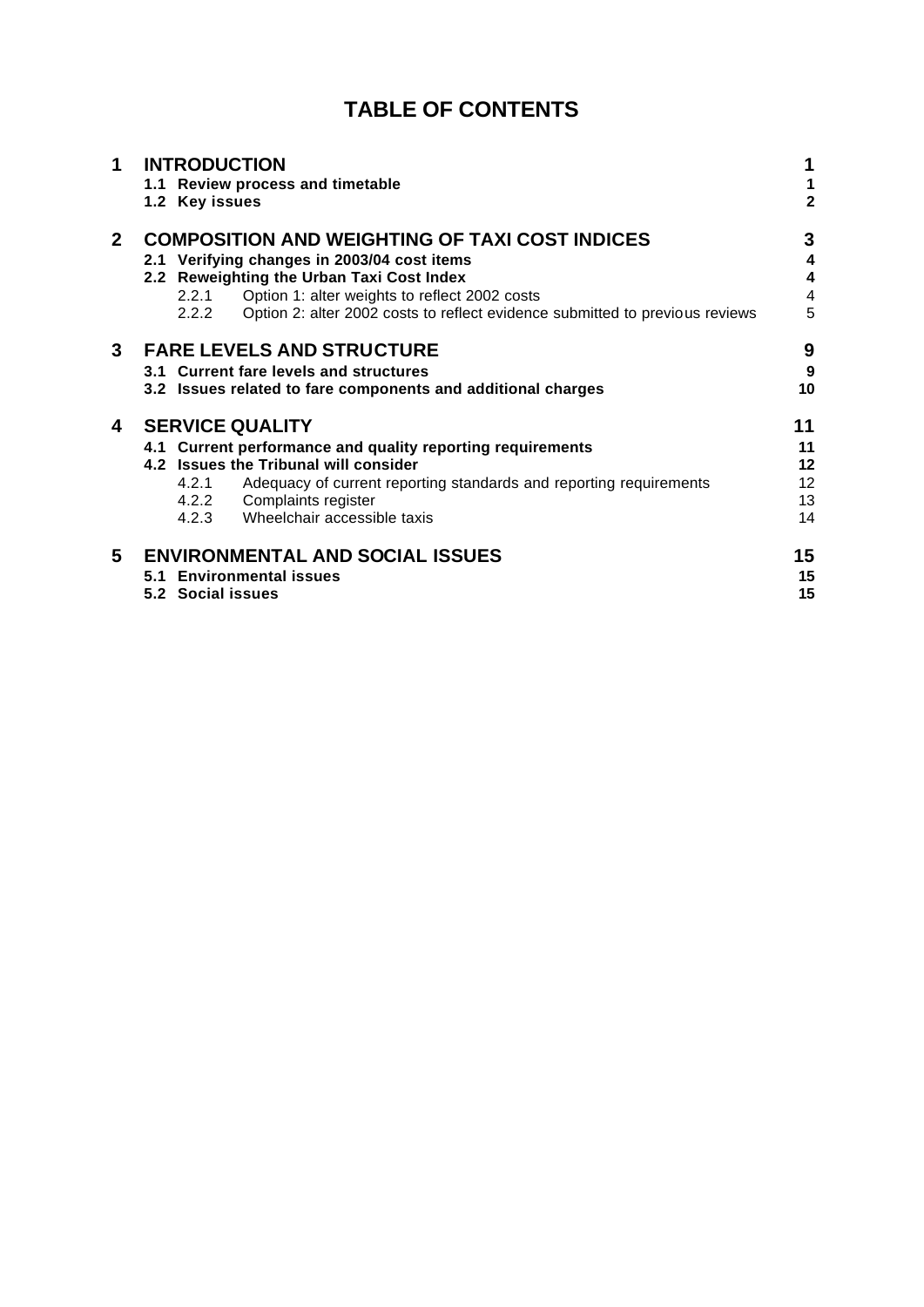# **Abbreviations used in this issues paper**

| <b>ABS</b>  | <b>Australian Bureau of Statistics</b>                                                                                                                                                                                                                                                                                                                    |
|-------------|-----------------------------------------------------------------------------------------------------------------------------------------------------------------------------------------------------------------------------------------------------------------------------------------------------------------------------------------------------------|
| <b>ICRC</b> | <b>ACT</b> Independent Competition and Regulatory Commission                                                                                                                                                                                                                                                                                              |
| <b>PTA</b>  | Passenger Transport Act 1990                                                                                                                                                                                                                                                                                                                              |
| <b>RTA</b>  | Roads and Traffic Authority, NSW                                                                                                                                                                                                                                                                                                                          |
| <b>TAC</b>  | The Taxi Advisory Committee advises the Minister for Transport<br>Services on taxi matters. The Committee is chaired by the Director<br>General, Ministry of Transport and comprises representatives of taxi<br>networks, licence owners and operators, the state Government and<br>union representatives.                                                |
| <b>THCB</b> | The Taxi and Hire Car Bureau is the NSW government agency<br>responsible for licensing and regulating taxi cabs and private hire car<br>vehicles in New South Wales. It operates as a business unit of the<br>Ministry of Transport.                                                                                                                      |
| <b>TPDC</b> | The Transport and Population Data Centre is the major source of<br>transport data for NSW. TPDC is a division of the Department for<br>Infrastructure, Planning and Natural Resources.                                                                                                                                                                    |
| <b>TTSS</b> | TTSS or Taxi Transport Subsidy Scheme was introduced in 1981 in<br>order to promote accessibility for people who cannot use public<br>transport because of a disability. It operates by subsidising 50 per<br>cent of the taxi fare up to a maximum of \$30. This scheme helps fund<br>people with a serious and permanent disability who travel by taxi. |
| <b>TWU</b>  | Transport Workers' Union                                                                                                                                                                                                                                                                                                                                  |
| <b>WAT</b>  | Wheelchair Accessible Taxi.                                                                                                                                                                                                                                                                                                                               |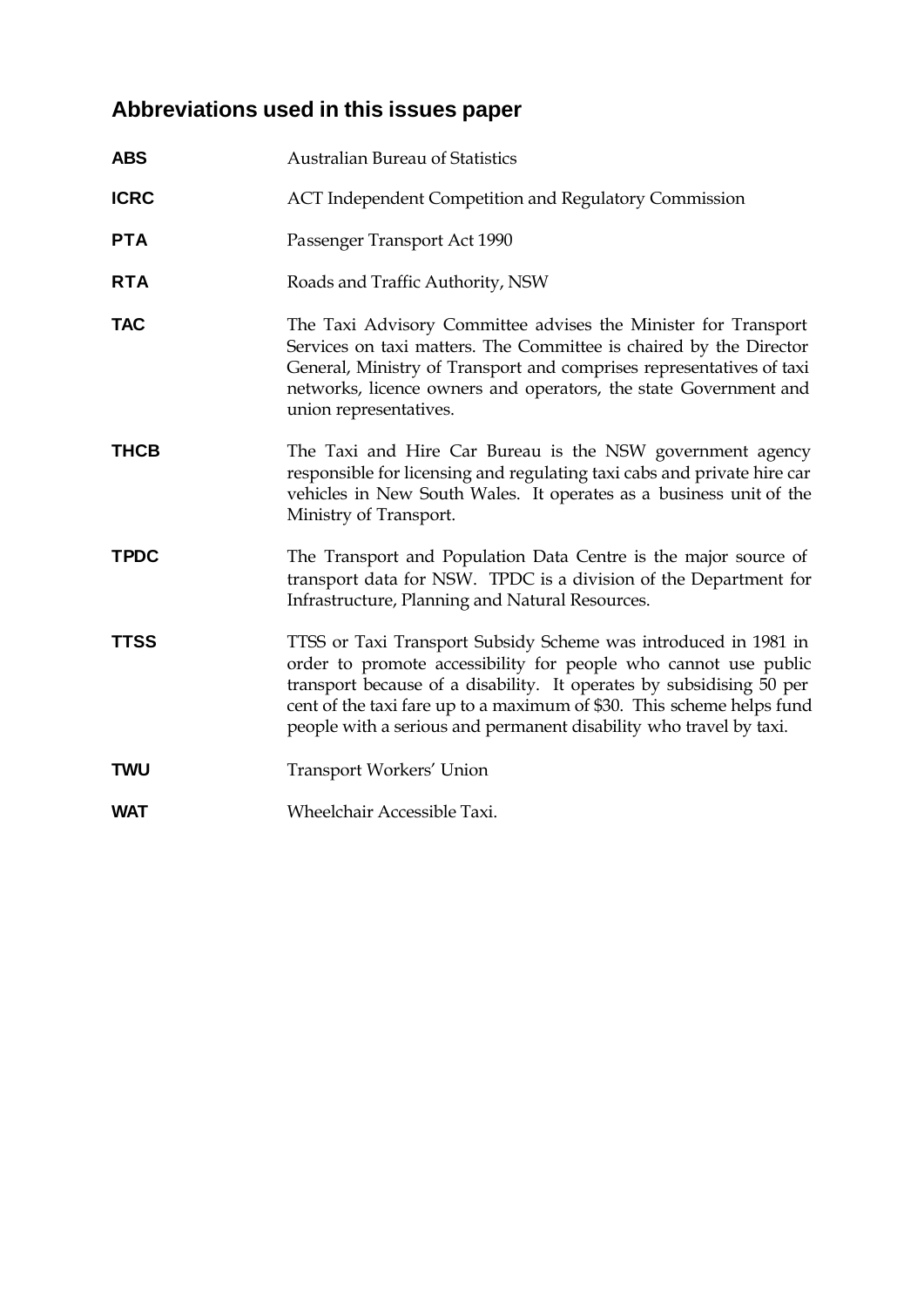# **1 INTRODUCTION**

The Independent Pricing and Regulatory Tribunal of New South Wales (the Tribunal) is undertaking its annual review of fares for taxi services in the state. Based on this review, it will recommend changes to these fares from 1 July 2004.

The NSW taxi industry is regulated by the Ministry of Transport and the Roads and Traffic Authority. The Ministry of Transport, which derives its authority from the *Passenger Transport Act 1990* and the *Passenger Transport (Taxi-Cab Services) Regulation 2001*, is responsible for setting maximum fares, as well as issuing licences and setting driver and vehicle standards.

At the Minister of Transport Services' request, the Tribunal's role is to review and recommend fares each year. The terms of reference for this review are provided by the Premier, and require the Tribunal to consider the following matters:

- the cost of providing the services concerned
- the protection of consumers from abuses of monopoly power in terms of prices, pricing policies and standards of service
- the need for greater efficiency in the supply of services so as to reduce costs for the benefit of consumers
- the impact of pricing policies on borrowing and capital requirements and, in particular, the impact of any need to renew or increase relevant assets
- the need to maintain ecologically sustainable development
- the social impact of the recommendations
- standards of quality, reliability and safety of the services concerned
- the effect of any pricing recommendation on the level of Government funding.

### **1.1 Review process and timetable**

The Tribunal will consider each of the matters in its terms of reference, together with submissions from key stakeholders and the general community, before making its recommendations.

An indicative timetable for the review is set out below. The Tribunal invites all interested parties to make submissions. Details on how to do so are provided at the start of this paper (on the page preceding the Table of Contents). The Director-General of the Ministry of Transport will make the final decision on fare changes after considering the Tribunal's report.

| <b>Action</b>                                                   | Indicative time table |
|-----------------------------------------------------------------|-----------------------|
| Advertise review and notify key stakeholders                    | 19 February 2004      |
| Receive submissions from Taxi Council, Transport Workers' Union | 19 March 2004         |
| Receive submissions from other stakeholders                     | 8 April 2004          |
| Make recommendations to the Director-General                    | 7 June 2004           |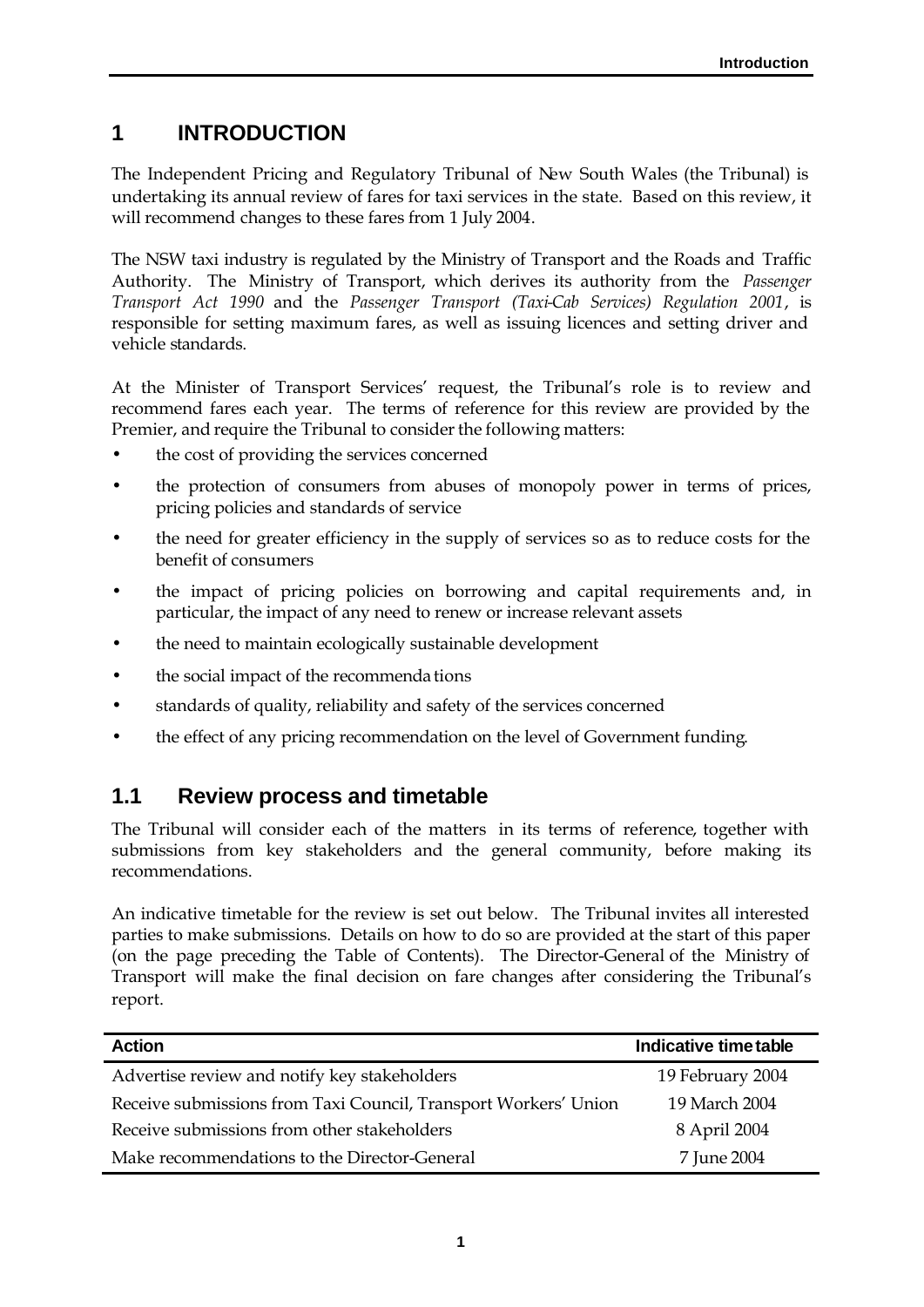# **1.2 Key issues**

To assist stakeholders in making submissions, this paper outlines the key issues for this review. These issues include:

- How should the composition of the current taxi cost indices be amended to better reflect the relativities between the various costs of operating taxi services?
- Are the current fare levels and fare structures appropriate to the needs of customers and industry participants?
- Is the quality of service provided by taxis adequate?
- What implications would higher taxi fares have for the environment, and how should these implications be considered in the fare setting process?
- What social impacts could higher fares have, and how should these impacts be considered in the fare setting process?

The following chapters discuss each of the key issues in detail.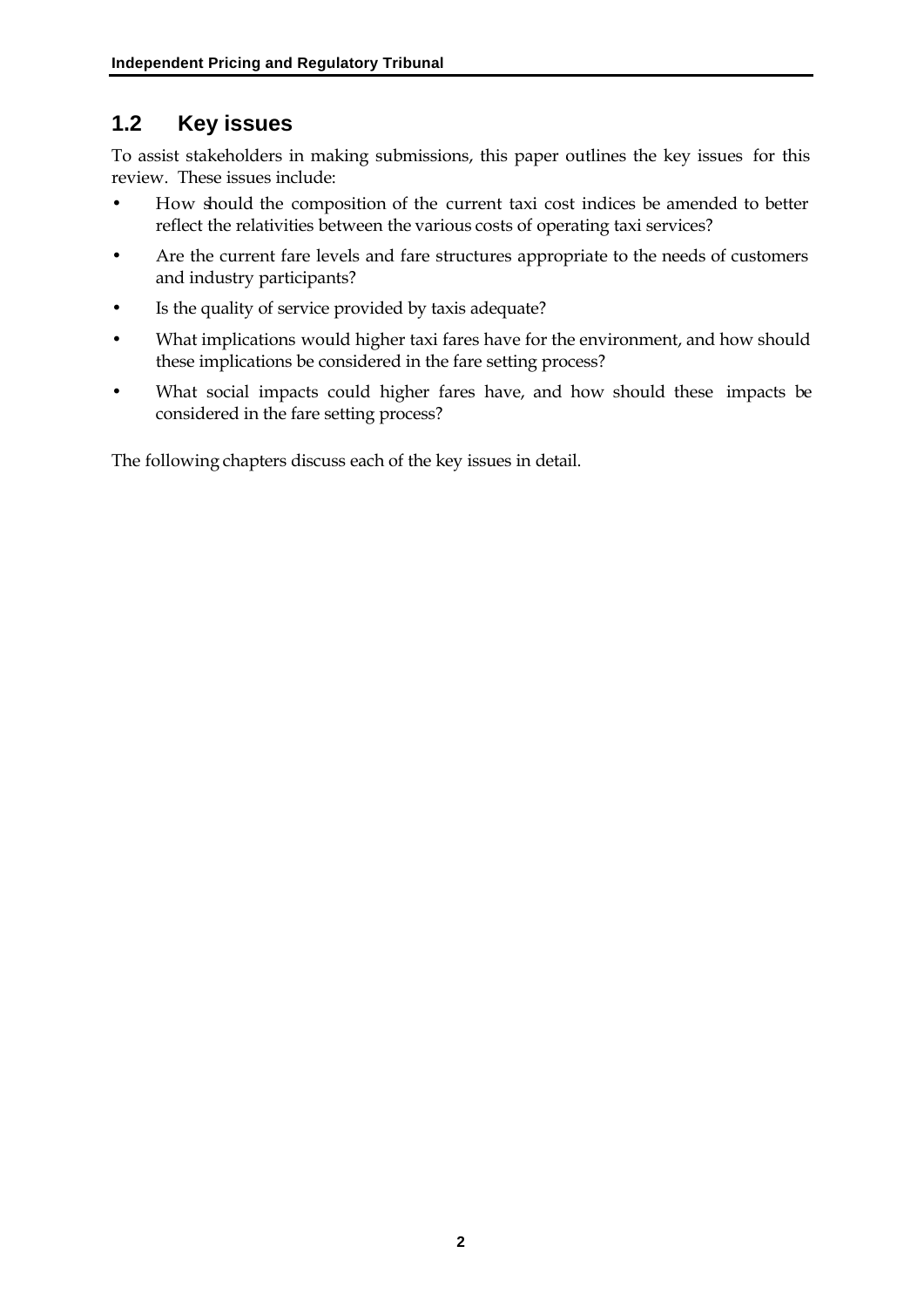### **2 COMPOSITION AND WEIGHTING OF TAXI COST INDICES**

One of the key factors the Tribunal considers when setting taxi fares each year is how much the costs of providing taxi services have changed since the last fare review. To determine this, it uses the cost index approach. Many regulators use this approach to adjust transport fares when they do not have access to reliable historical and current data on revenue and efficient costs. It involves establishing key actual costs incurred by the relevant industry and using them to construct an index to measure cost changes over time.

In 1999, the Taxi Council engaged PricewaterhouseCoopers to help it measure the costs of operating a taxi in urban and country NSW, and then develop a cost index for each area. In the past three reviews, the Tribunal has used amended versions of these indices. It was concerned that the original indices did not reflect all the significant costs involved in operating a taxi so it added several new costs and deleted one it believed was unrepresentative.

Last year's cost items, their weights and dollar values at June 2003 are shown in Table 2.1.

| <b>Urban Operator Expenses</b><br><b>Fixed Costs</b> | <b>Present</b> | <b>IPART</b><br>weights June 2003<br>\$ | <b>Country Operator Expenses</b><br><b>Fixed Costs</b> | weights | <b>Present IPART June</b><br>2003<br>\$ |
|------------------------------------------------------|----------------|-----------------------------------------|--------------------------------------------------------|---------|-----------------------------------------|
| Vehicle Lease payments                               | 4.79%          | 8930                                    | Vehicle Lease payments                                 | 5.87%   | 8340                                    |
| Insurance                                            | 6.22%          | 13371                                   | Insurance                                              | 4.93%   | 7263                                    |
| Govt Charges                                         | 0.46%          | 772                                     | <b>Govt Charges</b>                                    | 0.59%   | 772                                     |
| <b>Network Fees</b>                                  | 3.41%          | 6500                                    | <b>Network Fees</b>                                    | 6.97%   | 10667                                   |
| Plate Lease cost                                     | 14.17%         | 21913                                   | Plate Lease cost                                       | 10.15%  | 11884                                   |
| <b>Annualised Est'ment Costs</b>                     | 0.60%          | 1425                                    | <b>Annualised Est'ment Costs</b>                       | 0.48%   | 713                                     |
| <b>Variable Costs</b>                                |                |                                         | <b>Variable Costs</b>                                  |         |                                         |
| Maintenance Labour                                   | 4.08%          | 6727                                    | Maintenance Labour                                     | 4.09%   | 6445                                    |
| Vehicle Parts & Panels                               | 5.20%          | 11130                                   | Vehicle Parts & Panels                                 | 3.02%   | 5789                                    |
| Cleaning                                             | 0.23%          | 393                                     | Cleaning                                               | 2.39%   | 2291                                    |
| Tyres                                                | 1.61%          | 3057                                    | Tyres                                                  | 1.49%   | 2184                                    |
| <b>Operator Salary Equivalent</b>                    | 7.28%          | 13001                                   | <b>Operator Salary Equivalent</b>                      | 9.47%   | 13001                                   |
| Driver entitlements                                  | 2.17%          | 3871                                    | Uniforms                                               | 1.95%   | 2441                                    |
| <b>Uniforms</b>                                      | 1.50%          | 2441                                    | Other                                                  | 2.44%   | 3320                                    |
| Other                                                | 2.03%          | 3597                                    | <b>LPG Fuel</b>                                        | 9.12%   | 13910                                   |
| <b>Driver Expenses</b>                               |                |                                         | <b>Driver Expenses</b>                                 |         |                                         |
| <b>LPG Fuel</b>                                      | 8.35%          | 16018                                   | <b>Drivers' Notional Wages</b>                         | 37.04%  | 50817                                   |
| <b>Drivers' Notional Wages</b>                       | 36.14%         | 64496                                   |                                                        |         |                                         |
| Cleaning                                             | 1.77%          | 2952                                    |                                                        |         |                                         |
| Total                                                | 100.00%        | 180594                                  | <b>Total</b>                                           | 100.00% | 139836                                  |

### **Table 2.1 Urban and country taxi operating cost indices in 2003**

Note: The weights, originally as at September quarter 1999, have been amended by the inclusion of plate lease costs and drivers' notional wages and by the exclusion of operator superannuation.

As part of this year's review, the Tribunal intends to undertake a thorough examination of the existing costs, especially in the *urban* taxi cost index. Two major issues it will consider are whether changes in the cost items in 2003/04 are soundly based, and possible changes to the weightings of some cost items in the indices, especially the index of urban taxi costs.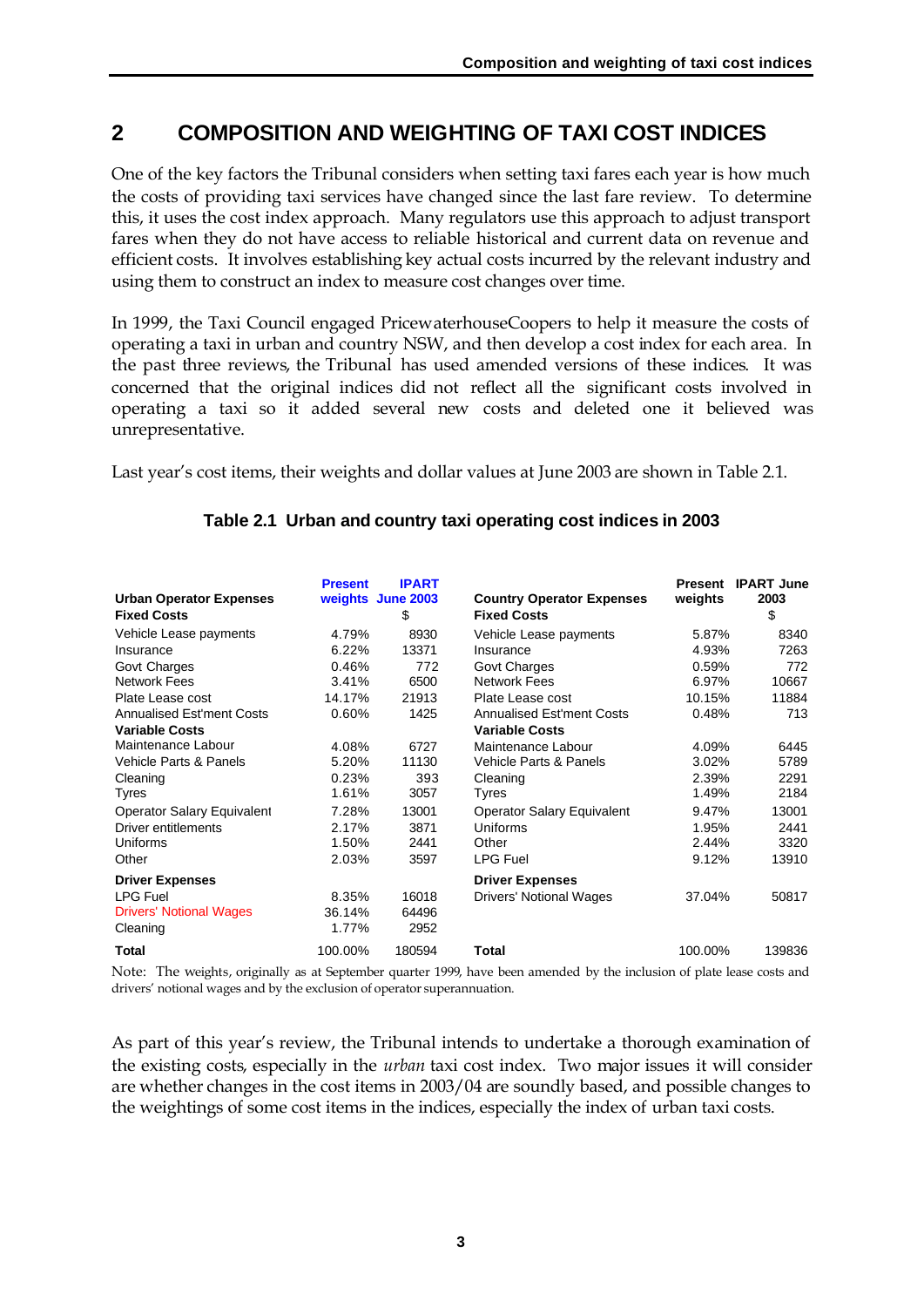# **2.1 Verifying changes in 2003/04 cost items**

The Tribunal intends to verify the cost changes in 2003/04 submitted to it by the Taxi Council. Movement in the items in the cost indices should meet three core criteria:

- the items themselves should be *consistent* with the previous year's cost index, where practicable
- the movements in their prices should be *representative* of the class of costs for which the particular items were selected
- the movements in the cost of the item should be *verifiable* by the Tribunal.

Since the current cost indices use weights that relate mostly to 1999 data derived from consultant research and later Tribunal amendments, the Tribunal intends to consider how best to update the weights on the basis of available information related largely to the dollar cost of each cost item in the indices.

*The Tribunal invites comment on the current movements in costs and the components and weightings in the cost indices.*

# **2.2 Reweighting the Urban Taxi Cost Index**

Like any base-weighted index, the weights attached to particular cost items in the taxi cost indices may change significantly over time as the industry adapts to changes in relative prices, technology and other factors. In addition, data from other jurisdictions and various alternative estimates might enhance the accuracy of some of the index weights.

Last year, the Tribunal highlighted some potential changes to the weightings in the urban taxi cost index that it will consider in the light of evidence available to it. Two of the options it will consider are discussed below.

The different pieces of evidence submitted to the Tribunal during previous reviews relate to the costs of operating an urban taxi in 2002. The present weights, and the weights implicit in the cost items as listed in the index at June 2002, are shown in Table 2.2.

### **2.2.1 Option 1: alter weights to reflect 2002 costs**

 One option the Tribunal might consider is to update the weights from 1999 to 2002. If the weights were realigned with the 2002 dollar value of the cost items, a small re-weighting would occur towards the Insurance and Vehicle panels and parts items and away from Plate lease costs. This would make only a marginal difference (less than one percentage point) to the relative weightings of operator and driver costs.

In principle, all the variable costs should be revised every year, along with their weights, made be made larger or smaller depending primarily on kilometres travelled. But data on actual kilometres travelled have not, to date, been part of the review process.

The Tribunal has been informed that a regulatory amendment is currently being finalised that will require drivers to record odometer readings on their worksheet every shift, and that mileage travelled *for taxi fleets* is expected to be included into new key performance indicators for taxi networks.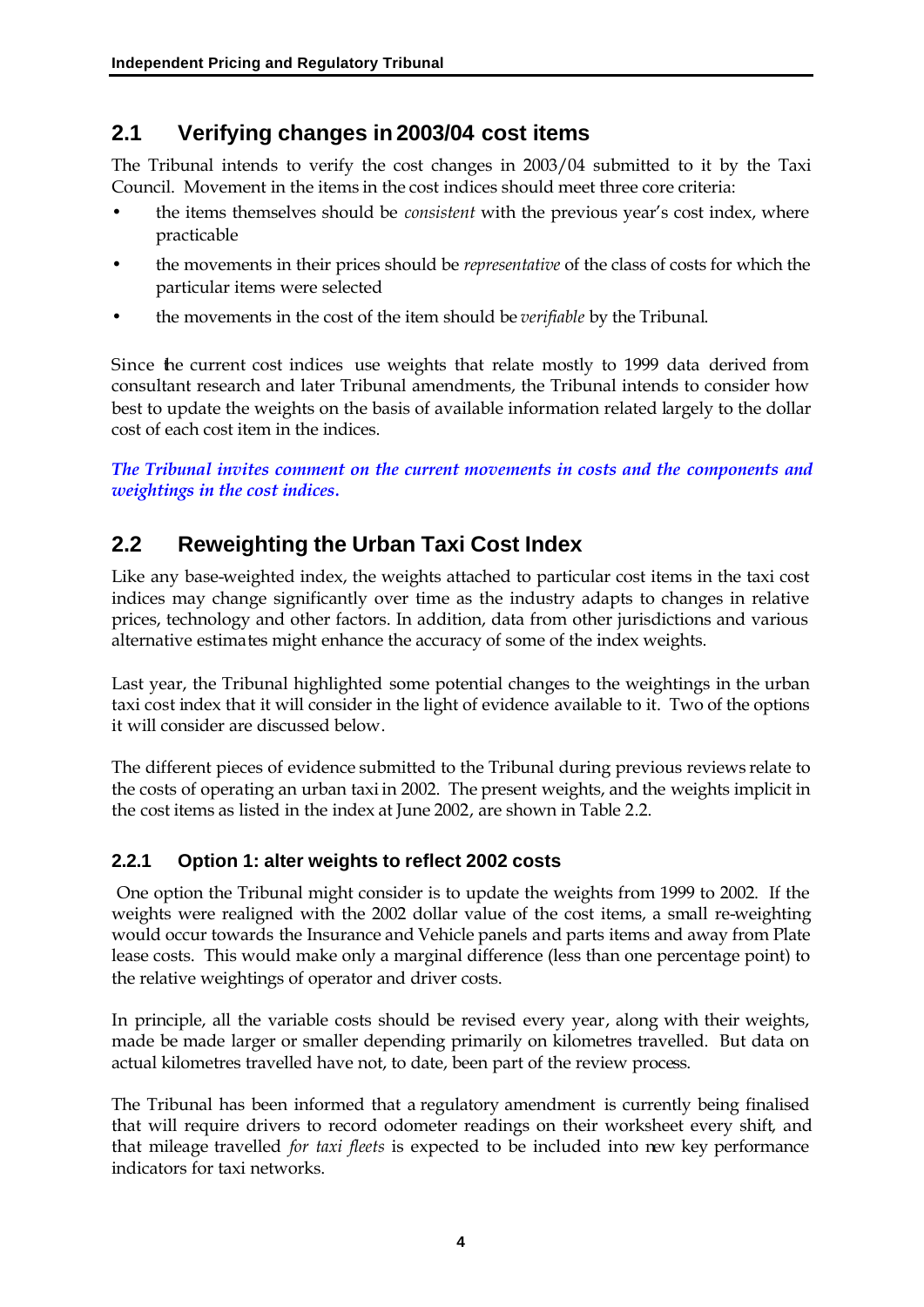|                                   |                | <b>Costs</b> | <b>Relative</b> |                          |
|-----------------------------------|----------------|--------------|-----------------|--------------------------|
|                                   | <b>Present</b> | June         |                 | <b>Costs Differences</b> |
| <b>Urban Operator Expenses</b>    | weights        |              | 2002 June 2002  | in weights               |
| <b>Fixed Costs</b>                |                | \$           | $\%$            |                          |
| Vehicle Lease payments            | 4.79%          | 8281         | 4.79            | 0.00                     |
| Insurance                         | 6.22%          | 12737        | 7.36            | 1.15                     |
| <b>Govt Charges</b>               | 0.46%          | 739          | 0.43            | $-0.03$                  |
| <b>Network Fees</b>               | 3.41%          | 6436         | 3.72            | 0.31                     |
| Plate Lease cost                  | 14.17%         | 19500        | 11.27           | $-2.89$                  |
| <b>Annualised Est'ment Costs</b>  | 0.60%          | 1399         | 0.81            | 0.21                     |
| <b>Variable Costs</b>             |                |              |                 |                          |
| Maintenance Labour                | 4.08%          | 6854         | 3.96            | $-0.12$                  |
| Vehicle Parts & Panels            | 5.20%          | 10944        | 6.33            | 1.13                     |
| Cleaning                          | 0.23%          | 360          | 0.21            | $-0.02$                  |
| <b>Tyres</b>                      | 1.61%          | 2800         | 1.62            | 0.01                     |
| <b>Operator Salary Equivalent</b> | 7.28%          | 12525        | 7.24            | $-0.04$                  |
| <b>Driver entitlements</b>        | 2.17%          | 3731         | 2.16            | $-0.01$                  |
| Uniforms                          | 1.50%          | 2400         | 1.39            | $-0.11$                  |
| Other                             | 2.03%          | 3484         | 2.01            | $-0.02$                  |
| <b>Driver Expenses</b>            |                |              |                 |                          |
| <b>LPG Fuel</b>                   | 8.35%          | 15774        | 9.12            | 0.77                     |
| <b>Drivers' Notional Wages</b>    | 36.14%         | 62135        | 35.92           | $-0.22$                  |
| Cleaning                          | 1.77%          | 2860         | 1.65            | $-0.12$                  |
| Total                             | 100.00%        | 172959       | 100.00          |                          |
| <b>Operator Component</b>         | 53.74%         |              | 53.30           | $-0.44$                  |
| <b>Driver Component</b>           | 46.26%         |              | 46.70           | 0.44                     |
| Total                             | 100.00%        |              | 100.00          |                          |

#### **Table 2.2 Urban Taxi Cost Index: current weights and relative costs at June 2002**

NB: Columns may not add due to rounding.

#### **2.2.2 Option 2: alter 2002 costs to reflect evidence submitted to previous reviews**

A second option the Tribunal will consider is to change the weightings of specific cost items. In particular, in its submission to the 2003 review, the TWU disputed five items in the urban taxi cost index—maintenance labour, parts and panels, tyres, operator salary equivalent (administration), and uniforms. These cost items were also significantly different from estimates provided to the Tribunal in its 1999 Taxi and Hire Car Review.

The Tribunal reviewed the evidence in last year's report but did not make changes to the weightings because it did not have sufficient time to consult with stakeholders. It noted that it would address the issue as part of the 2004 review.

The cost items in the urban cost index as at June 2002, the TWU 2003 submission on costs at June 2002, and the costs reported in the 1999 Review updated to reflect 2002 prices are summarised in Table 2.3.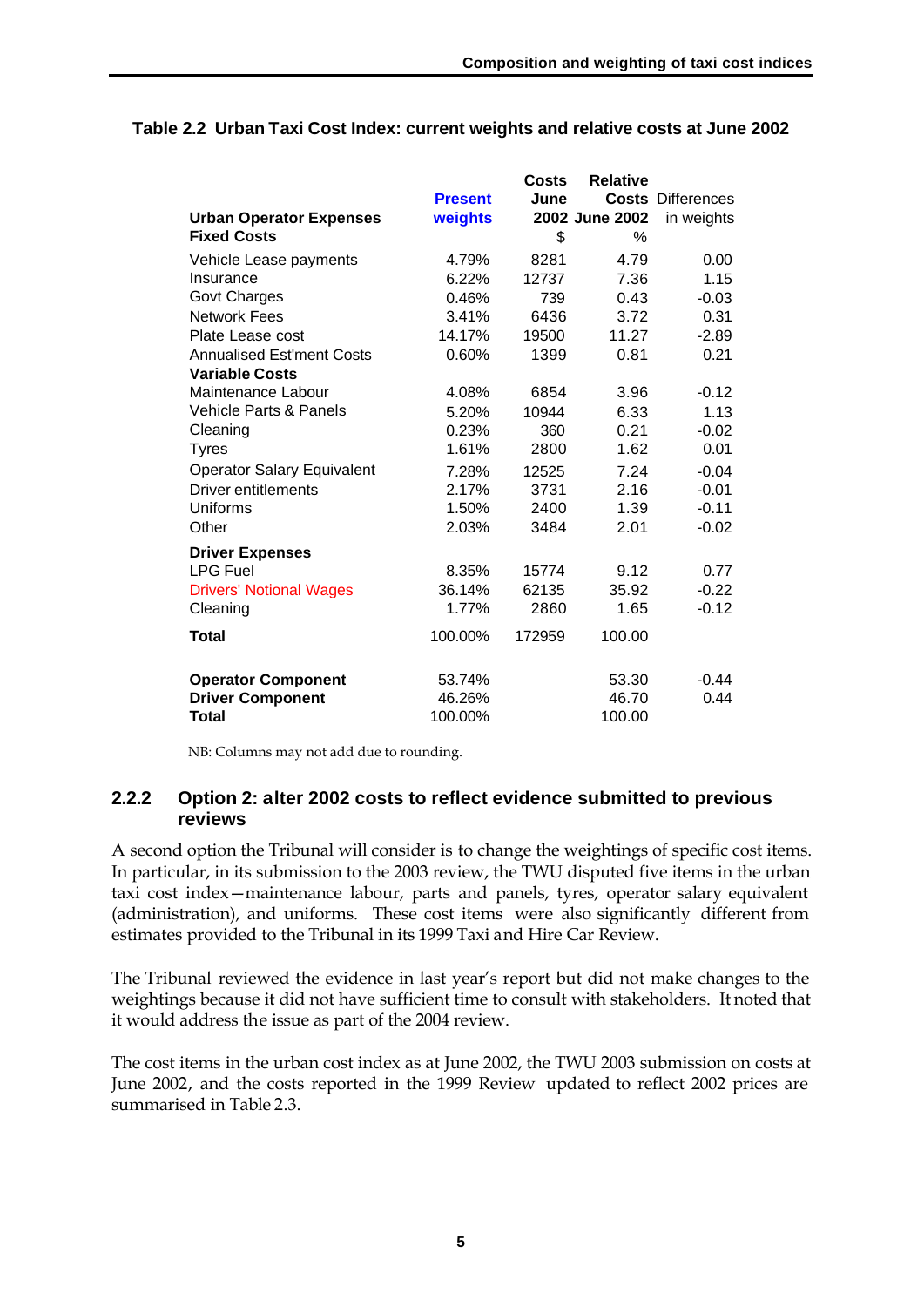|                                    | <b>IPART-amended</b> | TWU         | <b>IPART 1999 Review</b> |
|------------------------------------|----------------------|-------------|--------------------------|
|                                    | as at June           | as at June  | adjusted to June         |
|                                    | 2002                 | 2002        | 2002                     |
| <b>Fixed Operator Costs</b>        |                      |             |                          |
| Vehicle lease                      | 8281                 | 7000        | 9968                     |
| Insurance                          | 12737                | 12737       | 16547                    |
| Govt charges                       | 739                  | 739         |                          |
| Network fees                       | 6436                 | 6436        | 6552                     |
| Plate lease                        | 19500                |             |                          |
| Establishment costs (annualized)   | 1399                 | 1200        |                          |
| Garaging                           |                      | 500         | 448                      |
| <b>Variable Operator Costs</b>     |                      |             |                          |
| Maintenance labour                 | 6854                 | <i>5000</i> |                          |
| Parts and panels                   | 10944                | 8000        | 15120                    |
| Cleaning (ATIC detailing)          | 360                  | 360         |                          |
| <b>Tyres</b>                       | 2800                 | 1635        |                          |
| Operator superannuation            | 1002                 | 140         |                          |
| Operator salary equivalent (admin) | 12525                | 1560        |                          |
| Driver entitlements                | 3731                 | 3731        | 6944                     |
| Uniforms                           | 2400                 | 450         |                          |
| Other                              | 3484                 | 1000        | 3136                     |
| Accident excess                    |                      | 500         |                          |
| <b>Total Operator Costs</b>        | 93192                | 50988       | 58715                    |

#### **Table 2.3 Operator Cost Estimates**

**Notes:** The TWU estimates are based on the operation of a single taxi.

The 1999 IPART Review also included Fuel and Wash \$6,500 and Vehicle registration \$400 which brought Total operator expenses to \$58,924. The estimate of the same aggregate by the NSW Taxi Industry Association was \$60,578. In 2002 dollars the two aggregates would become \$65,995 and \$67,847 respectively.

**Sources**: IPART, *Report on fares for taxis, private buses and private ferries*, June 2002, p 30; TWU submission 2003 p 7; IPART, *Review of the Taxi Cab and Hire Car Industries, Final Report*, 24 November 1999, p 63.

The most significant divergences occur in five cost items. *If* these five were amended in the light of the information supplied in the TWU's 2003 submission, the Tribunal's 1999 Review and submissions made to the ICRC, the main impact would be to reduce the following cost items:

- 1. **Maintenance labour**  reducing the cost from \$6,854 to \$5,150
- 2. **Parts and panels**  \$10,944 to \$8,250
- 3. **Tyres** \$2,800 to \$2,100
- 4. **Operator salary equivalent** (admin) from \$12,525 to \$2,146
- 5. **Uniforms** from \$2,400 to \$480.

The basis for making these revisions is set out below.

#### *Maintenance labour and parts and panels*

The revised, combined cost estimate of \$13,400 for the first two cost items, maintenance labour and parts and panels, is based on a long list of service and maintenance data supplied to the Tribunal by the Taxi Council in September 1999. The items have been sorted into service and parts components, and any items included elsewhere in the urban cost index (such as car detailing and tyres) have been excluded. This gives a total of \$11,749. When these costs are adjusted for the rise in the CPI since July 1998 (including the jump in the CPI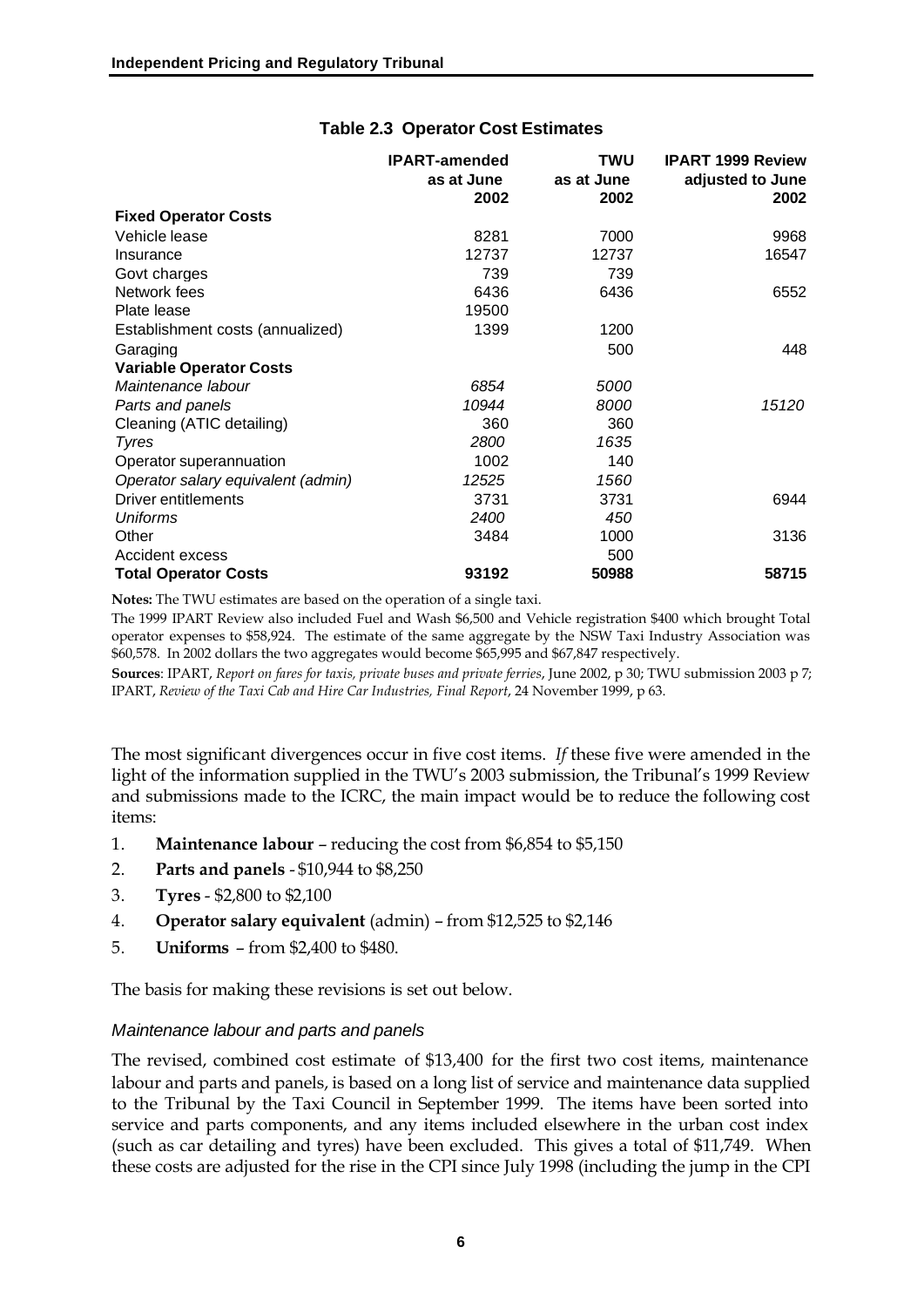caused by the introduction of the GST on 1 July 2000), they total \$13,361, which is close to the suggested \$13,400 made up of Maintenance labour \$5,150 and Parts and panels \$8,250.

Data for repairs and maintenance from Canberra Cabs suggest that this revised estimate may still be too high, since repairs and maintenance on a Canberra cab in 2002 cost \$11,690 (excluding GST).

### *Tyres*

The revised cost estimate for the tyres item of  $\mathfrak{D}, 100$  is based on a single cab travelling 175,000km a year, and assumes that each tyre has a usage rate of 40,000km. 1 This usage rate assumption is towards the upper end of the range provided by other sources—Ford indicated to the Taxi Council the usage rate is around 30,000km, while the data in the Taxi Council list of service and maintenance costs as at July 1998 implies a usage rate of around 43,750km, and Canberra Cabs cited an estimate of 45,000km in its 2002 submission to the ICRC.

Even if the usage rate assumption is reasonable, the revised estimate may still be too high, since Sydney taxis would travel less than 175,000km per annum if they were only on the road 47 weeks of the year. The TWU estimate of 142,000kms per annum was based on 47 weeks at 3,035kms per week. Tyre costs might also be less given the widespread use of remoulds (previously known as retreads) in the industry.

Together, the revised cost estimates for Maintenance labour, Parts and Panels and Tyres imply a reduction in costs from \$20,598 to \$15,500. This revised figure is similar to the single figure of \$15,120 for the same range of variable operator costs reported in the 1999 Review of Taxis and Hire Cars (adjusted to 2002 prices), shown in last column of Table 2.3.

### *Operator's salary equivalent*

The revised cost estimate for the operator salary equivalent item of \$2,146 represents a major change, as it reduces this item by around five-sixths. In the 2002 cost index, this item is \$12,525, based on an operator spending 10 hours per week or 520 hours a year administering a cab. However, Canberra Cabs calculated that it took only 53.33 hours a year per bailee driver to administer an ACT cab. Even allowing for two full-time bailee drivers working four shifts each and one three-shift bailee driver, the total hours per year for operator administration would be 146, which is almost 75 per cent less than the present assumption of 520 hours.

In addition, the cost index applies average weekly ordinary time earnings to an operator's administrative hours. Earnings were \$909.30 per week per person at June 2002, or \$22.73 per hour for a 40-hour week. But the Tribunal noted in its 2002 report (p 25) that:

The decision to operate a taxi is largely independent of average weekly earnings figures for NSW. The decision is based on the returns one can receive from a taxi, and these are largely based on fare revenue received.

 $\overline{a}$ 

<sup>1</sup> At 40,000km per tyre, a cab travelling 175,000km would require four sets of 4.375 tyres per year, which at a 2002 retail price of \$120 per tyre (Dunlop Monza, inclusive of GST), would cost \$2,100.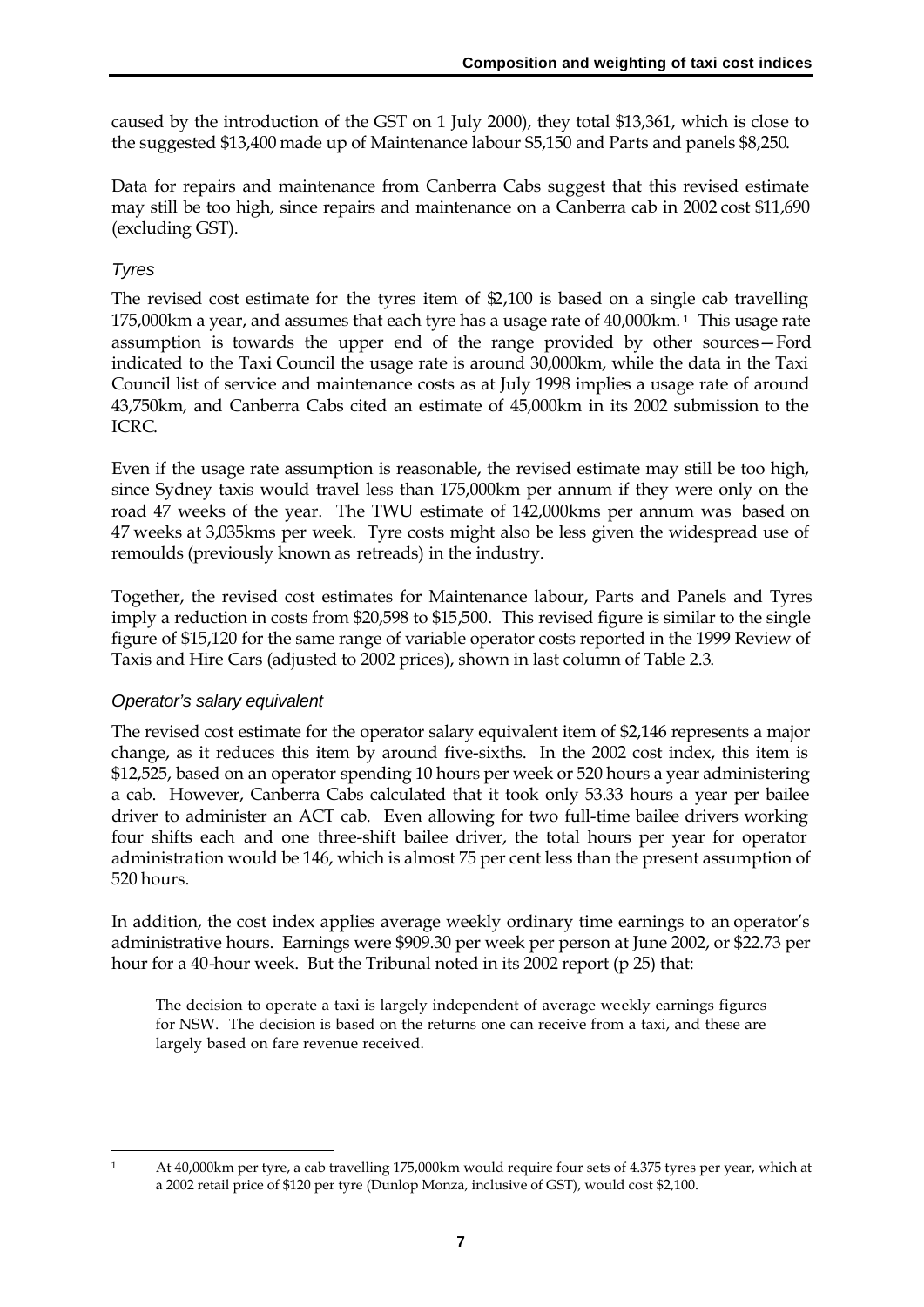In the absence of fare revenue data, one possibility would be to consider an industry rate of pay such as the \$14.70 per hour that was the award to drivers by the Industrial Relations Commission for sick leave and holiday pay for 2002/03. Its merit is that it would be the closest approximation for "returns one can receive from a taxi".

The operator salary equivalent cost adopted for the 2002 base would then become 146 hours times \$14.70, or **\$2,146,** substantially below the previous costing.

#### *Uniforms*

The revised cost estimate for the uniforms item is based on the Taxi Combined Services (TCS) by-laws, and the TCS uniform shop prices as cited in the TWU 2003 submission. This covers the cost of uniforms for one permanent driver and two casuals per year. The revised estimate is comparable with the 2002 cost of ACT uniforms of \$465, although the functional life of these uniforms is stated to be two years.

*The Tribunal invites comment on the suitability of the current weights in the cost indices and assessment of the evidence that indicates how the weights might best be updated.*

*It welcomes comment on all items, not just the five discussed above, including superannuation and any other significant operator and driver costs. However, it requires that data in support of proposed changes be consistent, representative and verifiable.*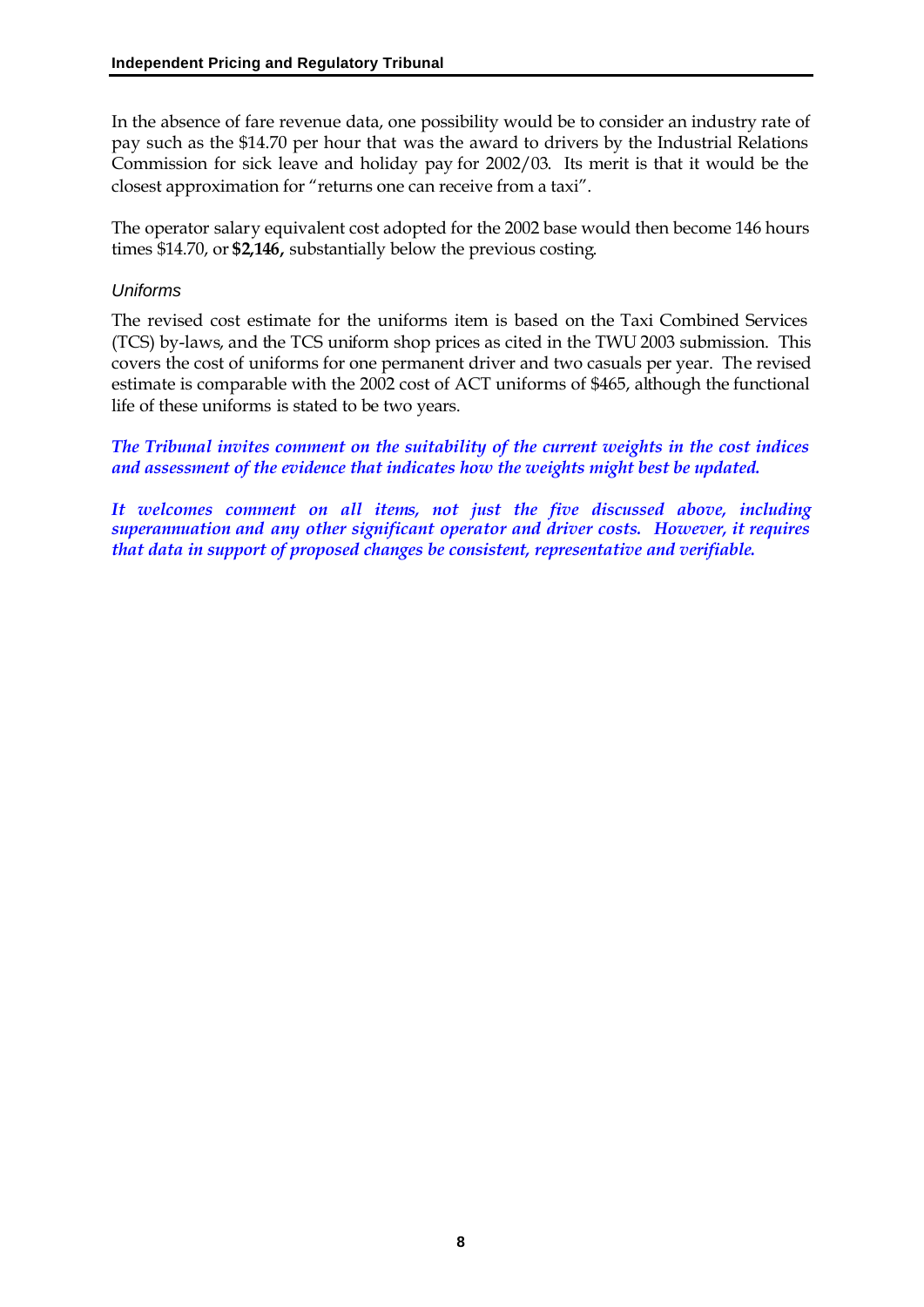# **3 FARE LEVELS AND STRUCTURE**

Any change in fare levels recommended by the Tribunal must be translated into operational terms. For taxis, any recommended percentage change to 'the average fare' is applied to the fare components. Issues related to the current fare levels and structure are discussed below.

### **3.1 Current fare levels and structures**

Individual fare components may be set in various ways consistent with an overall fare level. The current components and their contribution to the average fare for urban and country taxi services are shown in Table 3.1. The underlying structure for these fares is shown in Table 3.2.

|                            | Urban   | Country |
|----------------------------|---------|---------|
| Flagfall                   | \$2.65  | \$3.15  |
| Distance (7k/3k)           | \$10.71 | \$4.77  |
| Radio fee                  | \$0.37  | \$0.40  |
| Waiting time (3mins/3mins) | \$2.00  | \$2.00  |
| <b>Total average fare</b>  | \$15.73 | \$10.32 |

#### **Table 3.1 Contribution of components to total 'average fare'**

1. The distance rate is applied over 7km (urban) and 3km (country).

2. Radio fee applies every third trip (urban) and every second trip (country).

|                           | Urban        | Country                  |
|---------------------------|--------------|--------------------------|
| Flagfall                  | \$2.65       | \$3.15                   |
| <b>Distance</b>           | \$1.53 / km  | \$1.59 / km <sup>1</sup> |
| Radio fee                 | \$1.10       | \$0.80                   |
| Waiting time <sup>2</sup> | \$40.00 / hr | \$40.00 / hr             |

#### **Table 3.2 Current fare structure<sup>2</sup>**

1. The distance rate for country trips over 12km is \$2.22/km.

2. While vehicle speed is less than 26.14kph (urban) or 25.16kph (country).

Last year, the Tribunal adopted an average urban fare based on flagfall, a 7 km trip, 3 minutes of waiting time and one-third of the booking fee.3 The average country fare was based on flagfall, a 3 km trip, 3 minutes waiting time and half of the booking fee.

 $\overline{a}$ <sup>2</sup> Ministry of Transport. Fare structure also includes 20 per cent night-time surcharge, holiday surcharge (country only), luggage rates, tolls, maxi-cab rates for more than five passengers and for multiple hirings.

<sup>&</sup>lt;sup>3</sup> If Sydney taxis make 86 million trips a year (155 million passengers per year adjusted by 1.8 passengers per trip as reported on the NSW Taxi Council website) and radio pickups are 12.8 million a year (as in Table 4.1), the ratio of radio to total trips would be 15 per cent. It is difficult to reconcile 86 million trips per annum with the observation in *Meter* magazine for January/February 2004 (p 22) that "over 6 million" trips occurred in November 2003 which is a high month seasonally. That implies annual trip numbers well below 84 million. In any case, the ratio of radio to total trips looks no higher than **one in five** for urban taxis rather than the one in three assumed in the current urban average fare calculation.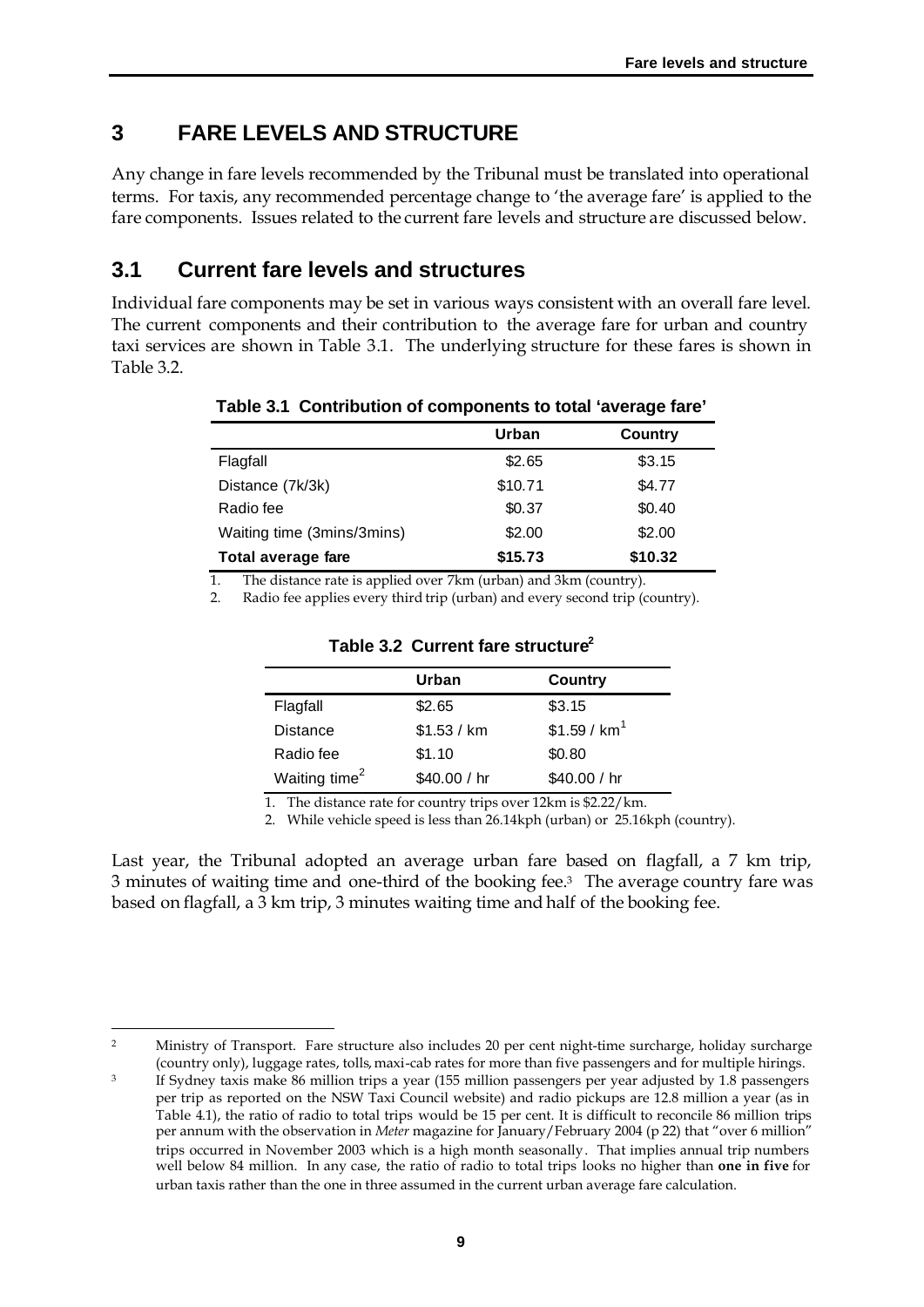### **3.2 Issues related to fare components and additional charges**

The Tribunal intends to consider the appropriate balance between fare components, any meter-related fare anomalies, the night time surcharge, and the luggage fee.

In setting fares, the Tribunal aims to achieve an appropriate balance between fare components. In doing so, it considers how this balance affects customers who want to travel short distances compared with those travelling long distances, drivers' willingness to accept short distance trips, and the cost of presenting the service at the kerbside.

In applying an average fare increase across components, the Tribunal seeks to be mindful of any impact on patronage and adverse consequences to specific customer groups.

#### *The Tribunal invites comment on the way any overall fare rise should be applied to individual components.*

NSW taxi meters are constrained in the increments they can accommodate. Last year, the Tribunal recommended that the radio fee be reduced to \$1.00 so that the 'extras button' on meters could accommodate both the radio fee and Sydney tolls to the nearest 20 cents.

Since the Tribunal's report, it has been ruled that tolls are not to be added to the meter, thus removing the main reason for rounding the fee. The Tribunal is, therefore, considering restoring the 25 cents removed last year.

The Tribunal also recommended that the waiting time rate be increased to \$40.00 per hour, in part to make it consistent with meter technology. According to a manufacturer, Schmidt, NSW taxi meters can only be adjusted to within one-tenth of a second. A meter set to 'clicks' of five cents every 4.5 seconds produces waiting time of \$40.00 per hour. It may be that other brands of meters have different increment restrictions.

### *The Tribunal invites comment on any matters related to current meter technology, and especially to any meter-related anomalies in the present fare structure.*

Last year, some stakeholders proposed that the current night time surcharge be extended. Some suggested it be applied to the flagfall, while others suggested it be applied to Sundays and public holidays. The Tribunal did not accept either proposal because of insufficient evidence of a serious shortage of taxis at night time and on Sundays and public holidays. The Tribunal will revisit this decision if evidence shows that an extension is warranted.

#### *The Tribunal invites comment on, and evidence for or against, extending the night time surcharge to other components of the fare and other days of the week.*

Currently, taxis cannot charge a fee for luggage weighing up to 25 kg, but can charge 10 cents for each 25 kg over this weight, up to a maximum 55 cents. Since weight is difficult to assess, the Taxi Council proposed a per piece fee, with the first two pieces free of charge. 4

*The Tribunal invites comment on the luggage fee, and how best to levy it.*

 $\overline{a}$ <sup>4</sup> Taxi Council submission to 2002 Fare Review, 2 April 2002, p 30.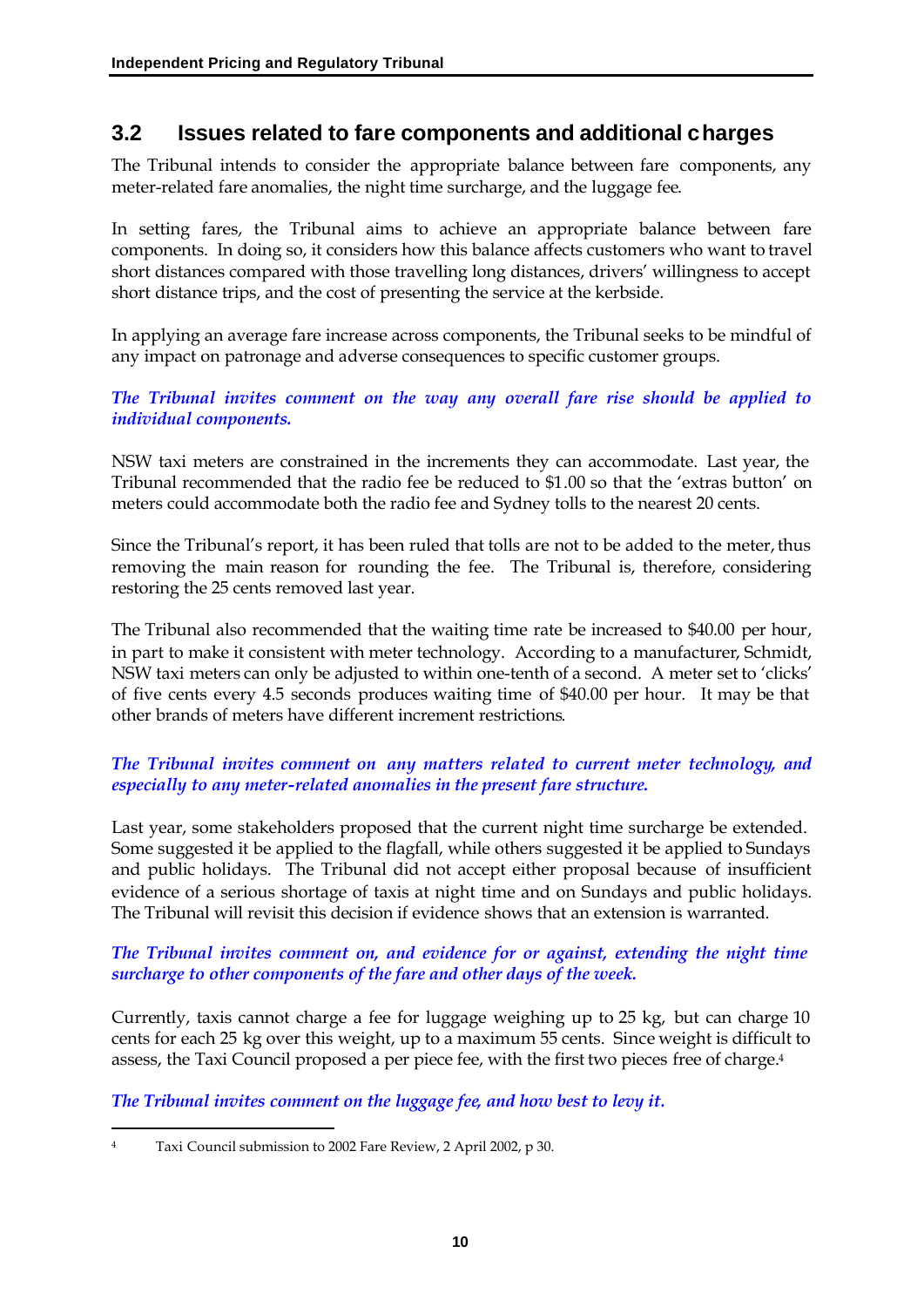# **4 SERVICE QUALITY**

Under the terms of reference, the Tribunal is required to consider issues of 'service quality'. This term can refer to a wide range of desirable outcomes for consumers. Aspects of service quality include the quality of the service itself, and various indicators of reliability. The highest possible quality is not necessarily the most efficient, since providing better service can involve additional costs.

It is generally accepted that the most effective way to achieve outcomes consistent with acceptable service quality is to define, measure, monitor and enforce these outcomes through key performance indicators (KPIs). The use of KPIs related to the quality of taxi services has not been well developed within the current regulatory framework. The Ministry of Transport introduced a set of performance requirements for authorised taxi network operators in 1993 as interim standards. Last year, the Ministry indicated that it had developed new draft performance standards to replace the interim standards, but that these were still being negotiated with the taxi industry.

Nevertheless, the taxi industry appears to be acutely aware of its levels of service, perhaps because taxis derive their revenue almost exclusively from full fare paying passengers and they compete with other transport modes. The current performance and quality reporting requirements, and issues the Tribunal will consider as part of its review, are outlined below.

## **4.1 Current performance and quality reporting requirements**

There are separate standards for metropolitan and country taxi network operators which relate to operations, telephone answering, delivery and customer services.

For metropolitan operators, the telephone answering standards are that:

- 90 per cent of calls are to be connected to the booking service immediately
- of these, 70 per cent are to be answered within 1 minute
- and 90 per cent are to be answered within 2 minutes.

In relation to delivery standards, the requirements are: 5

- 85 per cent of taxis are to arrive within 15 minutes of a booking being made
- 98 per cent of taxis are to arrive within 30 minutes of a booking being made
- 100 per cent are to arrive within 60 minutes of a booking being made.

For country operators the requirements in relation to telephone answering standards are the same as those for metropolitan network providers. Those in relation to delivery standards are tighter, and are that:

- 85 per cent of taxis are to arrive within 10 minutes of a booking being made
- 98 per cent are to arrive within 15 minutes of a booking being made
- 100 per cent are to arrive within 20 minutes of a booking being made.

 $\overline{a}$ <sup>5</sup> These standards apply to the provision of normal services in metropolitan areas. Any minimum performance standards contained in contracts for special purpose taxis or fringe area services will override these 'general' standards for metropolitan areas.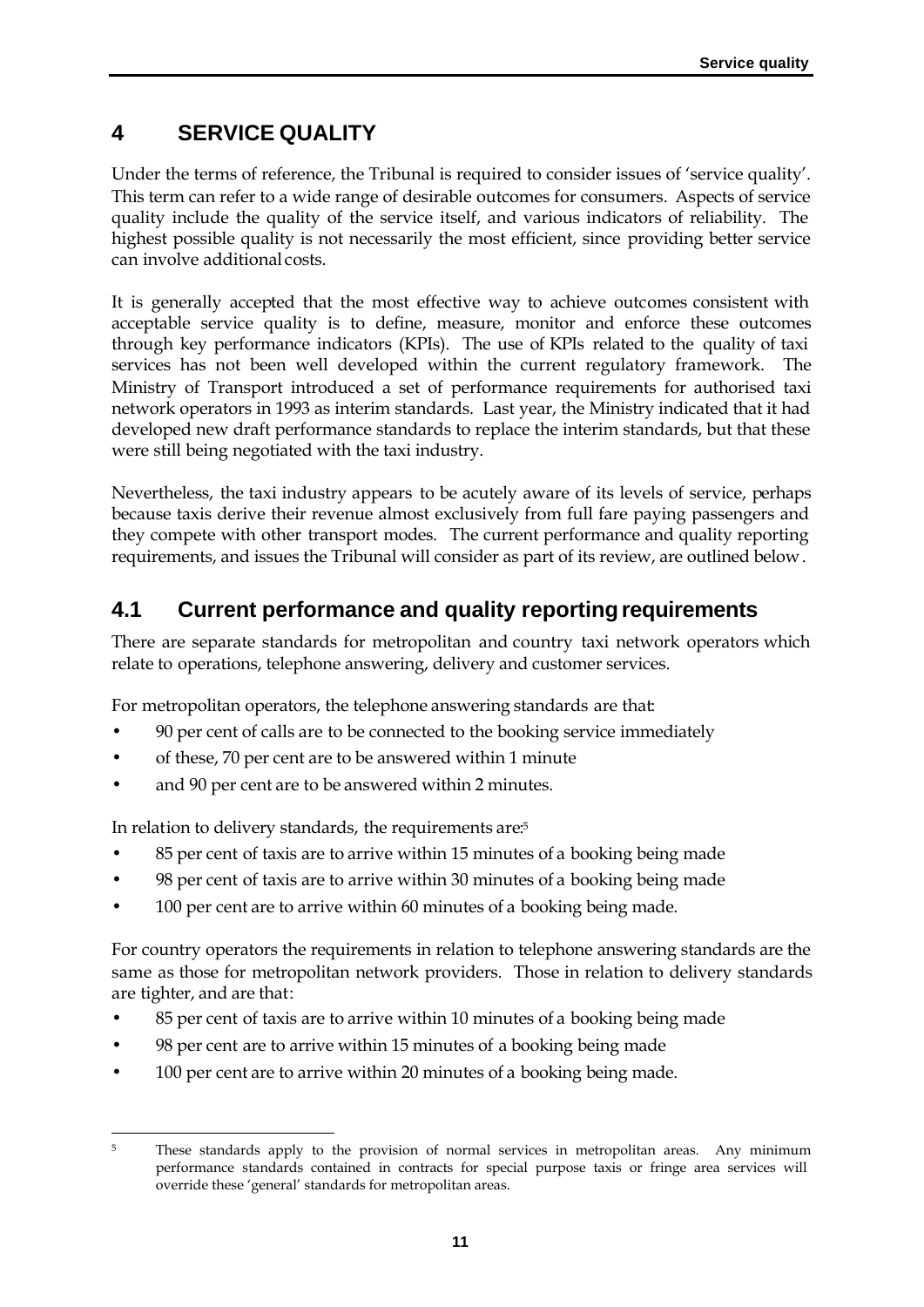The Ministry of Transport requires that all networks submit performance reports every three months. The 2003 reports are summarised in table 4.1, along with additional detail on the December quarter.

|                                 |             |             |                               |             | DQ03 as  |      |             |            |
|---------------------------------|-------------|-------------|-------------------------------|-------------|----------|------|-------------|------------|
|                                 | <b>MQ03</b> | <b>JQ03</b> | <b>SQ03</b>                   | <b>DQ03</b> | $%$ of:  |      | DQ03 Range  | 2003       |
| <b>1.0 NETWORK</b>              |             |             |                               |             |          | Low  | <b>High</b> |            |
| Number of taxis                 | 4.649       | 4.683       | 4.664                         | 4.693       |          |      |             | 4.672      |
| Phone calls received            | 3.032.891   |             | 3,039,653 3,137,640 3,623,086 |             |          |      |             | 12,833,270 |
| <b>Bookings</b>                 | 3.031.379   |             | 3,035,670 3,164,823 3,553,574 |             |          |      |             | 12,785,446 |
|                                 |             |             |                               |             | Phone    |      |             |            |
| <b>2.0 PHONE NETWORK STDS</b>   |             |             |                               |             | bookings |      |             |            |
| Calls answered within 1 min     | 2,818,418   |             | 2,883,955 2,943,637 3,329,836 |             | 93.7     | 52.6 | 103.7       | 11,975,846 |
| Calls answered 1-2 mins         | 146,406     | 117,785     | 133,348                       | 225,002     | 6.3      | 0.5  | 17.0        | 622,541    |
| Calls after 2 mins              | 68,067      | 37,343      | 39,457                        | 68,003      | 1.9      | 1.2  | 10.7        | 212,870    |
| Avg phone answering time (secs) |             |             |                               |             |          | 6    | 42          |            |
| 3.0 DELIVERY                    |             |             |                               |             | Total    |      |             |            |
| 3.1 Pickups                     |             |             |                               |             | Pickups  |      |             |            |
| Within 15mins                   | 2.495.203   |             | 2,518,553 2,628,402 2,841,845 |             | 92.4     | 77.6 | 96.7        | 10,484,003 |
| 15-30mins                       | 145,059     | 147.930     | 147.379                       | 197,425     | 6.4      | 2.8  | 19.4        | 637,793    |
| 30-60mins                       | 15.645      | 15.868      | 16.854                        | 32.454      | 1.1      | 0.4  | 5.7         | 80.821     |
| After 60mins                    | 1,099       | 1.648       | 1.729                         | 3.834       | 0.1      | 0.0  | 2.1         | 8.310      |
| <b>Total pickups</b>            | 2.657.006   |             | 2,683,999 2,794,364 3,075,558 |             | 100.0    |      |             | 11,210,927 |
| Avg delivery time (mins)        |             |             |                               |             |          | 5    | 9           |            |
|                                 |             |             |                               |             | Phone    |      |             |            |
| 3.2 Bookings offloaded          |             |             |                               |             | bookings |      |             |            |
| Number of bookings offloaded    | 309,101     | 310,182     | 328,400                       | 426,480     | 12.0     |      |             | 1,374,163  |
| Offloaded & returned            | 21.263      | 20.677      | 19.333                        | 40.840      | 1.1      |      |             | 102.113    |
| Offloaded successfully          | 287,839     | 289,505     | 309,267                       | 385,640     | 10.9     |      |             | 1,272,251  |
| Bookings but no car available   | 17.333      | 16.232      | 16.979                        | 35.543      | 1.0      |      |             | 86.087     |
| Pickups per taxi                | 572         | 573         | 599                           | 655         |          | 210  | 1,449       | 2,399      |

#### **Table 4.1 Sydney Radio Network Statistics, 2003**

Source: Ministry of Transport, Passenger Transport Management System.

### **4.2 Issues the Tribunal will consider**

The Tribunal will consider several aspects of taxi service quality reporting and performance, including the adequacy of the current standards and reporting requirements for metropolitan networks, the scope of the complaints register, and several issues associated with wheelchair accessible taxis (WATs).

### **4.2.1 Adequacy of current reporting standards and reporting requirements**

On average, Sydney taxi network operators comfortably meet their telephone answering targets (Table 4.1). In the fourth quarter, one network marginally failed to answer 90 per cent of its calls within two minutes.

The networks also met their delivery standards, with an average 92.5 per cent of pickups in the busy December quarter occurring within 15 minutes of a booking being made. One network failed to meet the requirements.

The quarterly reports do not allow the networks to make comment on the statistics. Such comments might help the Tribunal in interpreting the reports when there are significant divergences between, say, the number of calls received and the number of bookings requested. Additional categories - for example, indicating when drivers arrive to find that a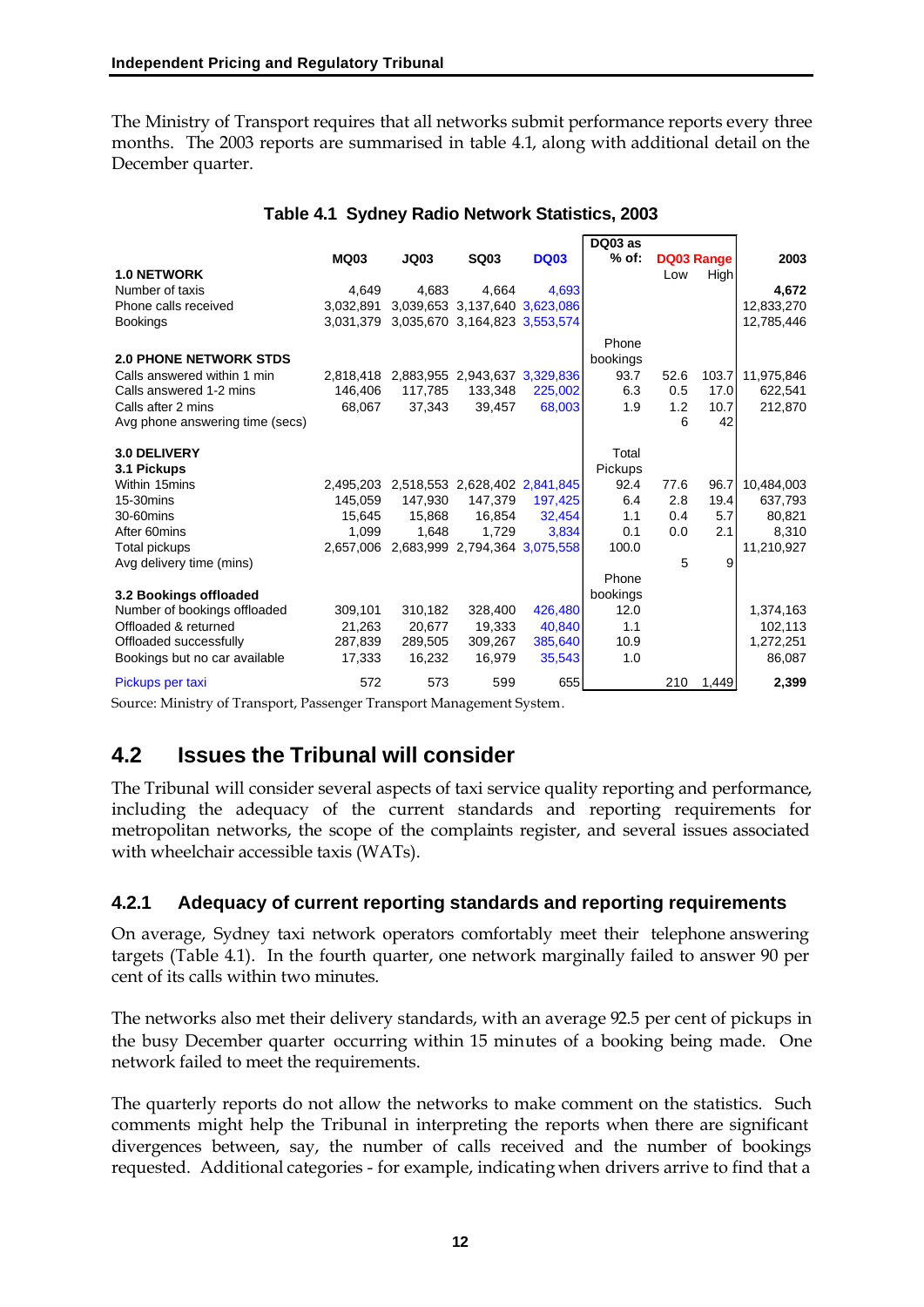passenger has found another taxi or gone by another mode – might also make the reports more helpful.

Further, the reporting standards and requirements could be generally enhanced by implementing the sections of the 2002 Draft Service Standards that deal with establishing key performance standards, providing the Ministry with electronic access to network data, and increasing reporting requirements, including the regular publication of public reports.

*The Tribunal invites comment on the current service standards and performance against those standards.*

### **4.2.2 Complaints register**

Prior to April 2003, the Ministry of Transport maintained a register of complaints made via the THCB's complaints phone line. In April last year, a new system of collection – the Customer Feedback Management System (CFMS).

The CFMS is an internet-based system that allows taxi customers to provide direct feedback on the performance of the taxi industry via the Ministry of Transport, the taxi networks or the Transport Infoline. The Ministry and networks may receive phone calls, letters, faxes and e-mails. The Transport Infoline is for phone calls only.

The Tribunal understands that feedback is categorised by the receiver of the information in accordance with agreed protocols, which require taxi networks to investigate and finalise the matter within a defined timeframe. Complaints of a serious nature are investigated by the Ministry of Transport, which is also able to monitor the status of all matters on the system.

Table 4.2 has been compiled on the basis of the former system to 2002 and updated for data from the CFMS for 2003. The table shows the trend towards a continual reduction in the total number of complaints until the new system was introduced.

|                                  | 1999 | 2000 | 2001 | 2002 | 2003 |
|----------------------------------|------|------|------|------|------|
| Abuse, assault or rudeness       | 835  | 806  | 697  | 646  | 752  |
| Driving in a dangerous manner    | 392  | 320  | 524  | 420  | 737  |
| Refuse hire when 'for hire'      | 735  | 556  | 472  | 383  | 628  |
| Demand more than prescribed fare | 287  | 638  | 387  | 329  | 727  |
| Fail to arrive/arrive late       | 487  | 459  | 344  | 260  | 423  |
| Fail to take shortest route      | 277  | 254  | 236  | 229  | 222  |
| Vehicle unfit/unclean            | 220  | 229  | 222  | 194  | 268  |
| Poor knowledge                   | 365  | 228  | 161  | 121  | 138  |
| Total of complaints listed above | 3598 | 3490 | 3043 | 2582 | 3894 |
| Other                            | 979  | 812  | 764  | 572  | 878  |
| Total                            | 4577 | 4302 | 3807 | 3154 | 4772 |

| Table 4.2 Summary of complaints registered with the Ministry of Transport |  |  |  |  |
|---------------------------------------------------------------------------|--|--|--|--|
|---------------------------------------------------------------------------|--|--|--|--|

**Source:** THCB. 2003 data are the sum of superceded system data to 15 April and CFMS system data from May to December scaled up by 1/24 to adjust for the missing half month. Classifications have been condensed by the Tribunal.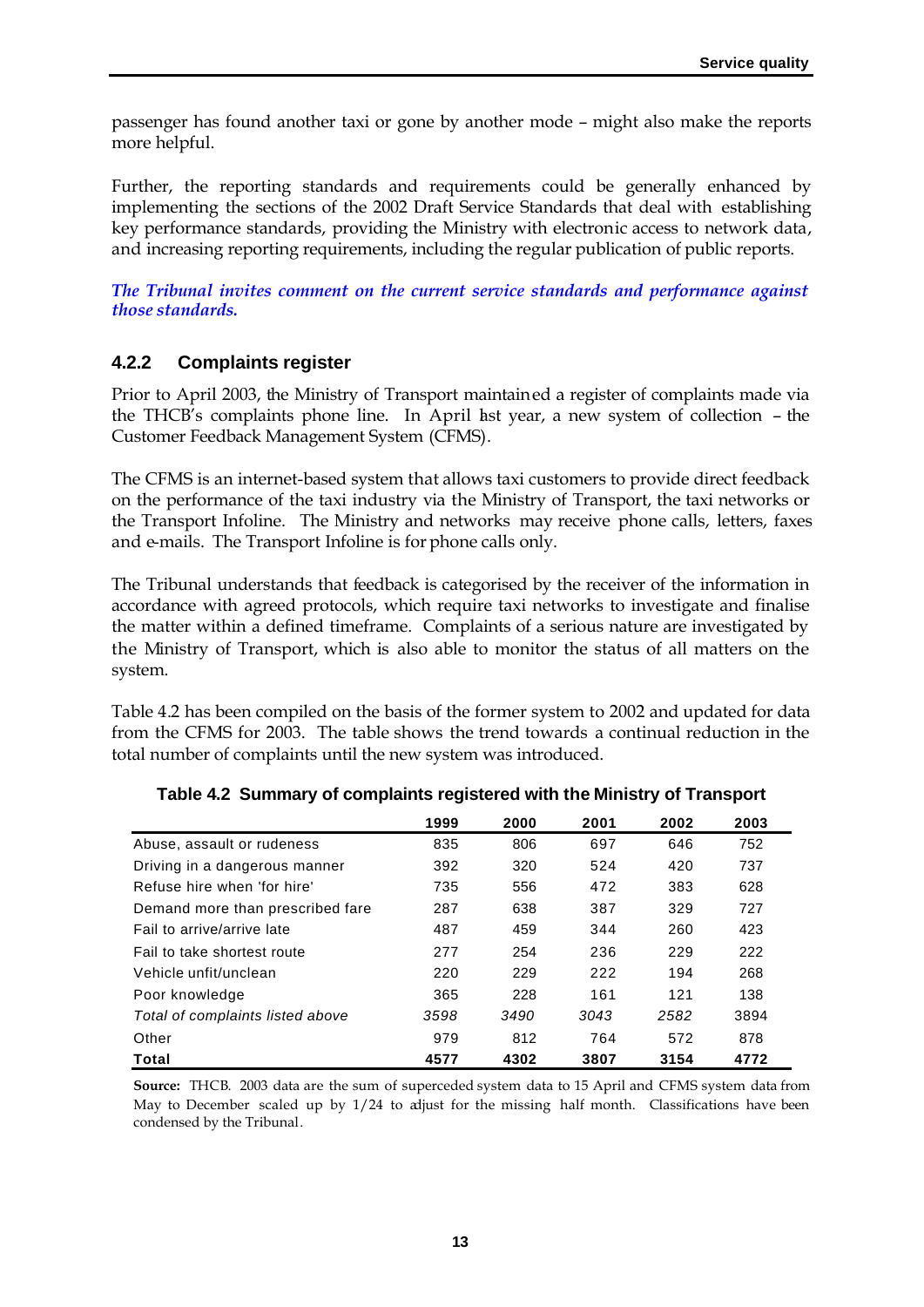The CFMS was expected to show a jump in the number of complaints on its introduction, not because incidents were more frequent, but because the ease of access to the system was expected to net more responses. It is not possible to discern trends in the data until the new system has been in place for several years.

*The Tribunal invites comment on recording and reporting under the new complaints system.*

### **4.2.3 Wheelchair accessible taxis**

Anecdotal evidence suggests that customers who require WATs receive a much lower level of service than those who use standard taxis.

The Taxi Council expressed its desire to improve service to WATs users in its 2003 submission such that by 2005, response times for WATs are to be equal to the general network standards for booking service response times.

The Ministry of Transport's performance standards state that networks must report on the average delivery time for WATs. This requirement applies to all country networks and to those within the Newcastle and Wollongong areas.

In the Tribunal's previous review, there was considerable discussion about 92 'nexus plates' and their possible relationship to funding WATs. In commenting on an early version of this paper, the Ministry provided the following background information:

Following the introduction of random breath testing in 1982 there was a demand by the public for extra taxis to operate late at night. The [former] Department of Motor Transport issued 40 taxi licences to the networks free of charge, as a temporary measure. In 1985 the Department issued another 52 free licences to the Sydney networks on the same basis. Following representations by the taxi industry about the cost of providing services to disabled passengers, it was determined that the networks could keep these licences indefinitely to indirectly subsidise the wheelchair taxis they were operating.

In the 1980s these free licences were referred to as "nexus plates" in that they were to subsidise the 43 WATs then operated by the Sydney networks. Eventually the number of WAT licences increased to 92, making the term "nexus" a more meaningful one. These "nexus" licences now have a capital value of \$26 million.

The THCB has informed the Tribunal that an unspecified number of the WAT nexus plates are 'on hold' (that is, not in use). The THCB also informed the Tribunal that a much smaller number of the standard nexus plates are 'on hold'. The THCB is unable to determine whether the funds generated through the nexus plates have been used to provide WAT services.

*The Tribunal invites comments on the range of issues involved in the provision of WATs and the quality of service being offered.*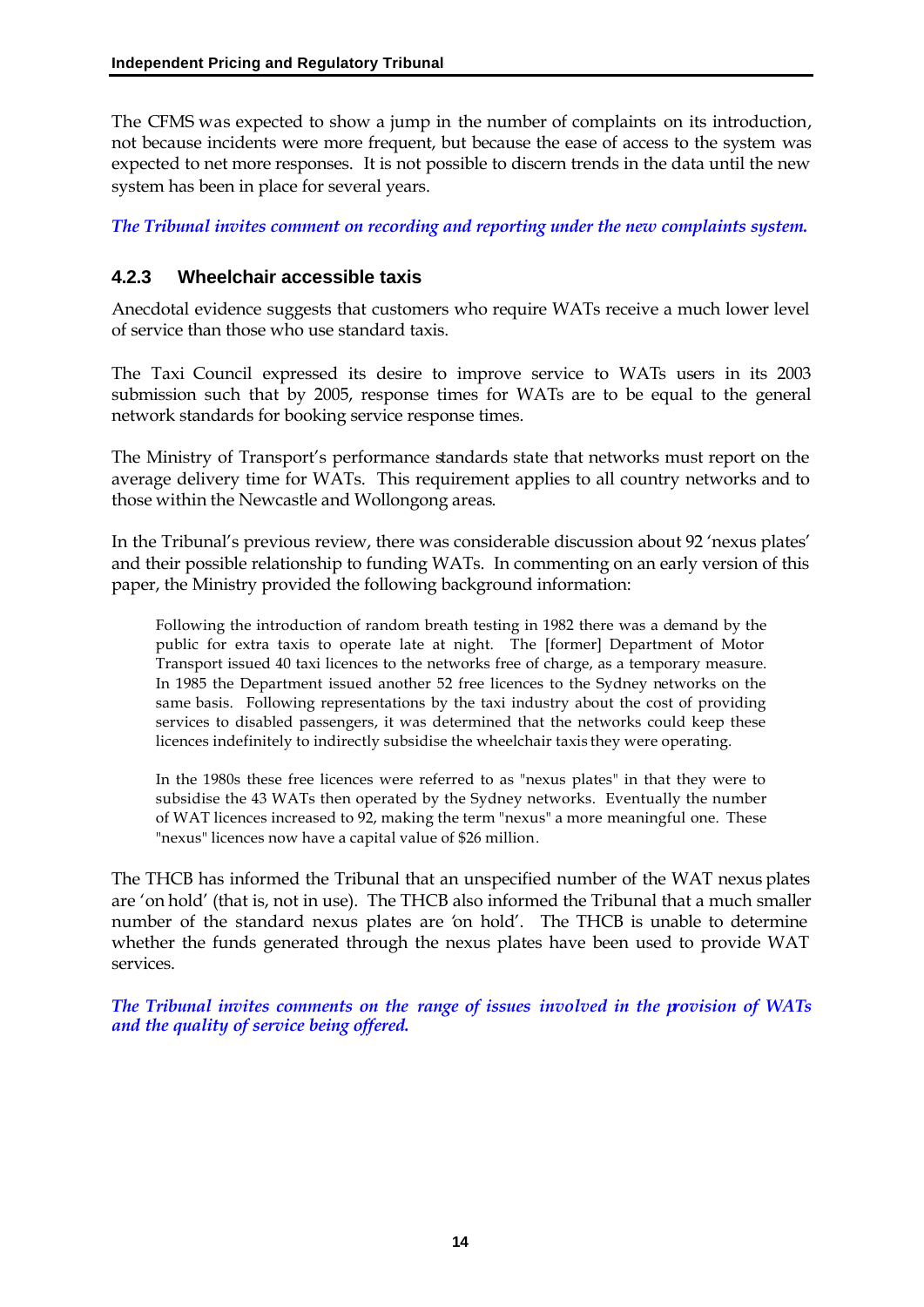# **5 ENVIRONMENTAL AND SOCIAL ISSUES**

The Tribunal is required under the terms of reference to consider the impact of its recommendations on the environment and on customers. The key issues it will consider in relation to environmental and social impacts are discussed below.

### **5.1 Environmental issues**

The impact on the environment of changes to either the price or quantity of taxi services, as far as pollution and congestion goes, is likely to be minimal. The state's taxi fleet of almost 6,000 is small compared to the over three million passenger vehicles in NSW.

In general, the Tribunal views all public transport as environmentally positive because it serves to reduce the number of passenger motor vehicles on NSW roads. However, it is the mass transit modes that provide the greatest opportunity to reduce car travel, rather than largely single-person modes such as taxis, motorcycles and bicycles.

To the extent that taxi demand is greatest on Fridays and Saturdays and after hours during the working week, the availability of taxis may serve to discourage car use in crucial periods and is thus be a net positive for the environment relative to the private car alternative.

*The Tribunal invites comments on environmental issues and how these should be considered in the fare-setting process for taxis.*

### **5.2 Social issues**

In past reviews, the Tribunal has relied on information collected and presented by the Transport and Population Data Centre (TPDC) to assess the social impacts of changes to taxi fares. For this review, the Tribunal has reworked TPDC data to gain some understanding of the personal and household incomes of Sydney residents who use various modes of public transport (Table 5.1).

| Mode               | No. of trips<br>(average<br>weekday) | Average<br>Personal<br><b>Income</b> | Average<br><b>Household</b><br><b>Income</b> | Median<br><b>Household</b><br><b>Income</b> |
|--------------------|--------------------------------------|--------------------------------------|----------------------------------------------|---------------------------------------------|
| Priv Bus Sydney    | 74.253                               | \$29,171                             | \$64,161                                     | \$56,160                                    |
| <b>STA Buses</b>   | 256.772                              | \$43.471                             | \$82,766                                     | \$64,116                                    |
| <b>STA Ferries</b> | 27,183                               | \$59,425                             | \$95,332                                     | \$71,864                                    |
| CityRail           | 490,167                              | \$43,371                             | \$78,356                                     | \$63,492                                    |
| Taxis              | 117,152                              | \$54,694                             | \$103,119                                    | \$81,068                                    |

**Table 5.1 Full-fare paying passengers by income (various measures), Sydney**

Source: TDPC Household Travel Survey 2001.

The median household income is likely to provide the most useful indication of income since, by definition, 50 per cent of users have incomes below the median and 50 per cent have incomes above it. In contrast, average household income can be misleading because a relatively small number of high-income users can push up the arithmetic average.